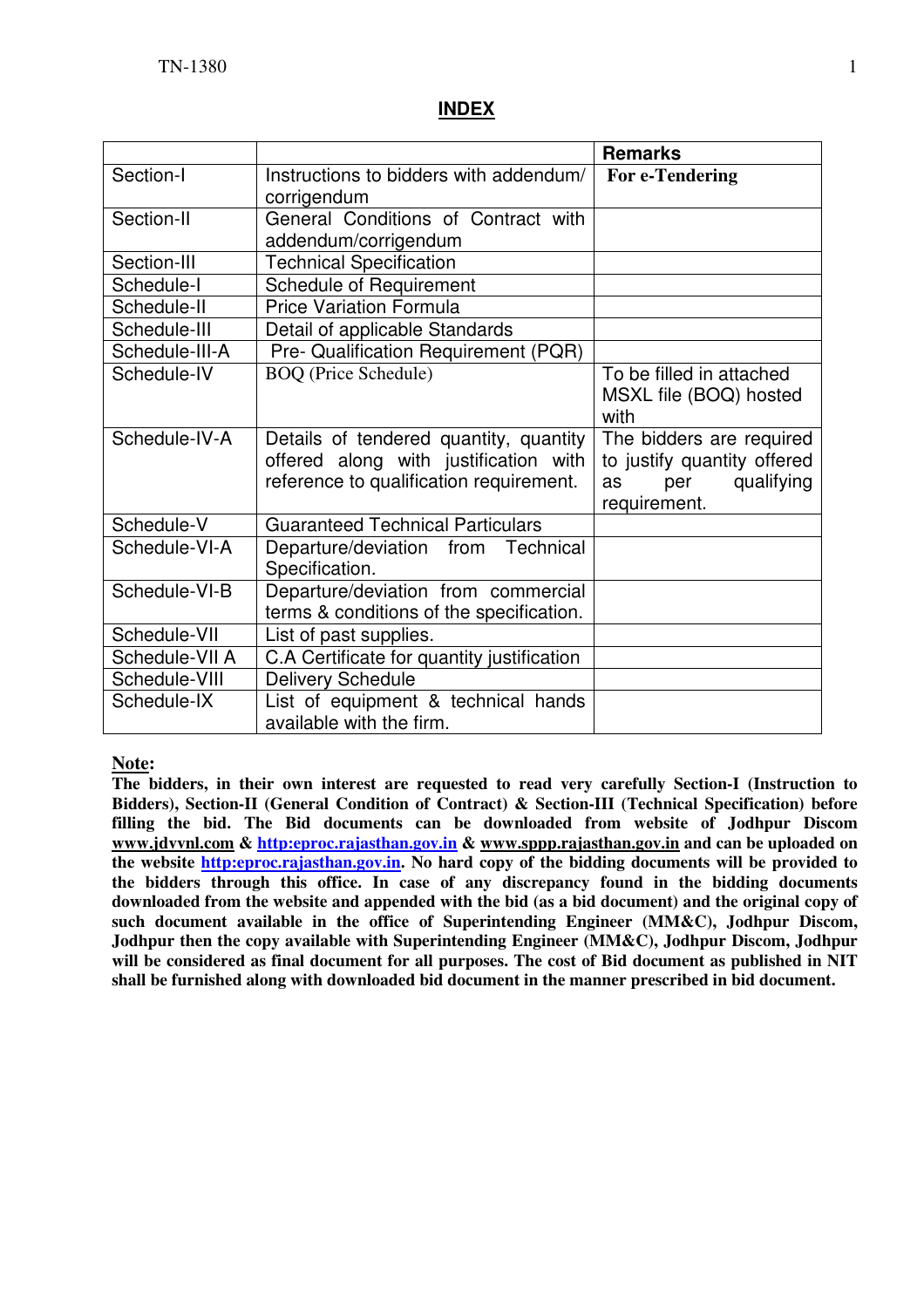#### **JODHPUR VIDYUT VITARAN NIGAM LIMITED ( MATERIAL MANAGEMENT & CONTRACT ) NEW POWER HOUSE, INDUSTRIAL AREA, JODHPUR -342003**

#### **TELEPHONE: 0291-2742223 TELE FAX: 0291-2746539**

#### --------------------------------------------------------------------------------------------------- **TENDER SPECIFICATION NO. JdVVNL/SE(MM&C)/EIIIAIII/TN-1380**

Tenders are hereby invited in e-procurement system for purchase of **33/11 KV SUB STATION STRUCTURE SET UNDER TN-1380.** 

Tenders are to be submitted online in electronic format on website **http:eproc.rajasthan.gov.in**. The details are as under-

| <b>S. No.</b> | <b>Name of Item</b>                | <b>Ouantity</b> |
|---------------|------------------------------------|-----------------|
|               | 33/11 KV SUB STATION STRUCTURE SET | <b>30 Sets</b>  |

| A           | NIT No.                       | <b>TN-1380</b>                                             |
|-------------|-------------------------------|------------------------------------------------------------|
| B           | Cost of tender specifications | Rs.2950.00 (Two Thousand Five Hundred Only)                |
| $\mathbf C$ | Processing fee of RISL        | Rs.1000.00 (One Thousand Only)                             |
| D           | Earnest money                 | Rs.1.5 Lacs / Exemption Certificate / Vendor               |
|             |                               | <b>Registration of Class A,B,C,D</b>                       |
| E           | Validity                      | 120 days from the next date of opening of techno-          |
|             |                               | commercial bid.                                            |
| F           | Base date for price variation | $1st$ day of one month prior to the date of opening of the |
|             |                               | bid                                                        |
|             |                               |                                                            |

#### **IMPORTANT DATES**

| <b>S.N.</b>  | <b>Events</b>                   | Date & Time                | Location                         |
|--------------|---------------------------------|----------------------------|----------------------------------|
| $\mathbf{1}$ | Date of downloading of          | Up to 30.10.2017           | www.jdvvnl.com &                 |
|              | tender specifications           | $(6.00 \text{ PM})$        | http:eproc.rajasthan.gov.in      |
| 2            | Deposit of cost of Tender       | Up to 30.10.2017           | Office of Sr. A.O (Cash & CPC) / |
|              | Specifications & Earnest        | $(4:00 \text{ PM})$        | SE (MM&C), JdVVNL, New           |
|              | Money and furnishing of         |                            | Power House, Industrial Area,    |
|              | Processing fee                  |                            | Jodhpur                          |
| 3            | time<br>$\&$<br>of<br>Last Date | Up to 31.102017            | http:eproc.rajasthan.gov.in      |
|              | submission of electronic bid    | $(12:00 \text{ PM})$       |                                  |
| 4            | Opening of Technical Bid        | 31.10.2017                 | http:eproc.rajasthan.gov.in      |
|              |                                 | $(3:00 \text{ PM})$        |                                  |
| 5.           | Opening of Price Bid            | To be intimated separately | http:eproc.rajasthan.gov.in      |
|              |                                 | to the qualified bidders   |                                  |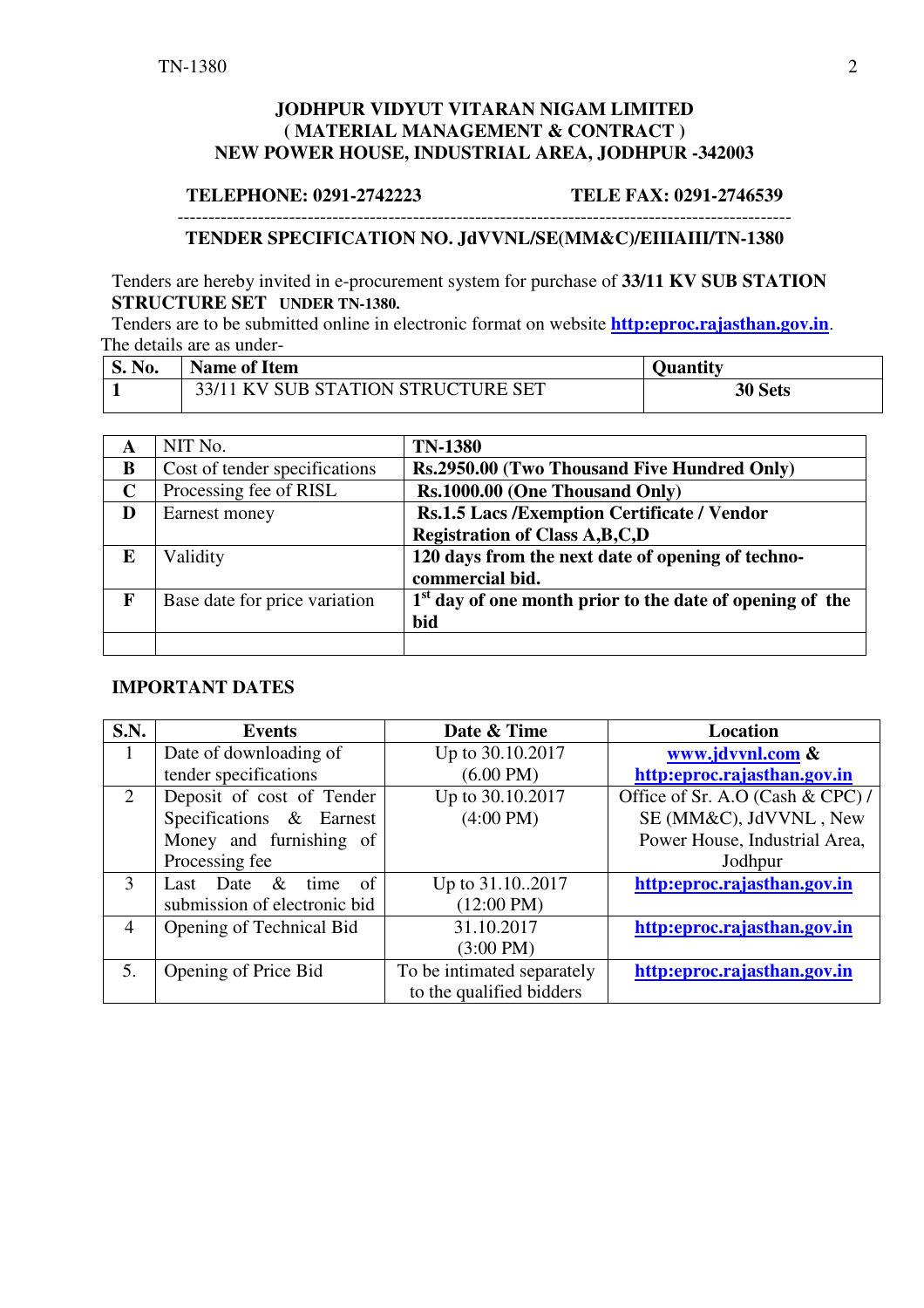### **SECTION-III**

TECHNICAL SPECIFICATION FOR SUPPLY OF 33/11 KV SUB STATION STRUCTURE SET AGAINST TN-1380.

## **1. SCOPE**

This specification covers fabrication, testing & delivery of fabricated steel items as a complete package, complete in all respect as per GTP/Drawings (to be provided by the purchaser to the successful bidder). The steel sections generally used, tentative unit weight & BOM of fabricated item is enclosed at Schedule-I. The final bill of material for the purpose of payment shall be prepared and submitted by the supplier after approval of model assembly by the purchaser.

## **2. CLIMATIC CONDITIONS**

| I. Peak ambient temperature                        | 50 Degree C   |
|----------------------------------------------------|---------------|
| II. Maximum average ambient temperature            | 40 Degree C   |
| III. Maximum temperature attainable                | 60 Degree C   |
| IV. Maximum relative humidity                      | 100 %         |
| V. Minimum relative humidity                       | 50%           |
| VI. Average number of thunder storm days per annum | 40            |
| VII. Average number of rainy days per annum        | 100           |
| VIII. Average annual rainfall                      | 10-100 cm     |
| IX. Maximum wind pressure                          | 100 $Kg/sq.m$ |
| X. Altitudes not exceeding                         | 1000 mtrs.    |

### **3. REQUIREMENT**

The approximate quantities required of finished fabricated steel items are indicated in the Schedule-I (schedule of requirement along with approximate weight).

The quantities mentioned in the schedule of requirement (Schedule-I) are provisional. However, the net quantity shall be determined later-on at the time of finalization of the tender. The purchaser reserves the right to increase or decrease the tendered quantity/ weight of structure. The purchaser also reserves the right to split the quantity and to entrust the order for the supply on one or more Suppliers. The bidder shall agree to supply part quantity ordered on him at the rates/ prices mentioned in the tender or accepted by the purchaser.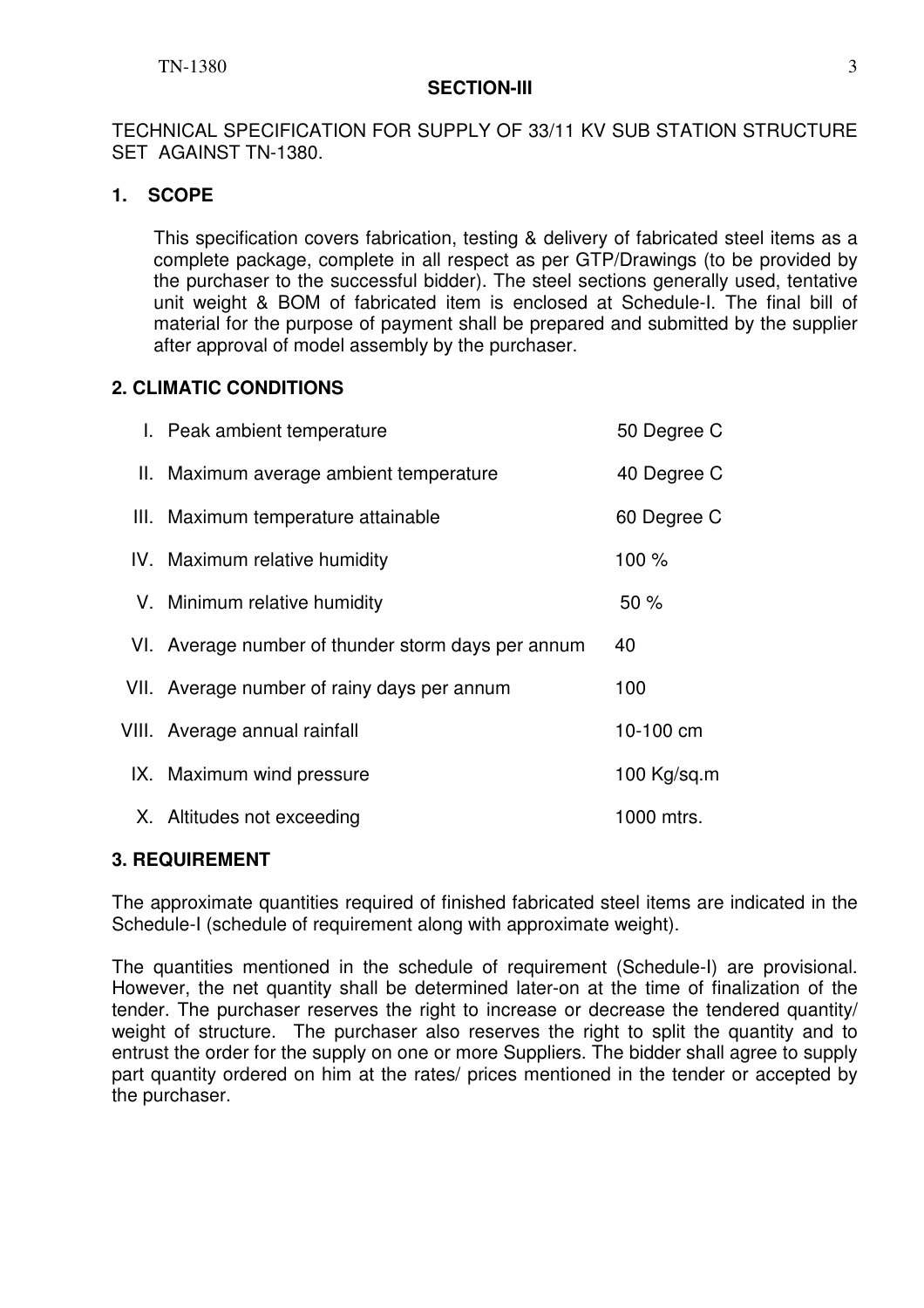#### **4. DELIVERY**

**The entire ordered quantity shall be completed in 3 (three) months at equal monthly rate including commencement period of 30 days from the date of receipt of purchase order.** In case ordered quantity is different than quoted quantity, monthly delivery shall be adjusted proportionately**. Tender in which monthly delivery is not indicated likely to be ignored.**

### **5. STANDARDS :**

All materials and equipments shall comply in all respect with the requirements of the latest edition of the relevant Indian Standard Specification(s) except as modified in this specification. Where the relevant ISS is not available, the material / equipment should comply the latest BSS. All the items should be made / fabricated/tested from steel sections conforming to IS:2062 (latest amended).

### **6. FINANCIAL RESOURCES AND EXPERIENCE**

The bidder shall furnish the details regarding his previous experience in performing same or similar comparable work, the technical strength and manufacturing facilities available and also financial capability along with the tender. The bidder is also required to furnish the following information.

- a. Standing of the firm as manufacturer/Supplier
- b. Approximate qty, fabricated so far at his works on monthly basis.
- c. Testing facilities available at his works.

#### **7. MATERIAL:**

The Supplier shall make his own arrangement for the procurement of steel sections before commencement of work. The purchaser shall be at liberty to have samples of steel used, tested / checked in any laboratory at his own cost and reject the supply, if it is found below the required standard.

All the material required for fabrication shall be stocked in adequate quantity by the Supplier to ensure the progress of the work is not jeopardized. **No relaxation in the delivery time shall be allowed on the pretext of non- availability or short supply of raw materials.** 

#### **8. WORKMANSHIP:**

The fabrication shall be done in such a way that there is a good finish of the fabricated structures. The steel structure shall be fabricated accurately adhering to dimensions as per the approved drawings. All the steel sections shall be carefully leveled/ straightened and made true to method which shall not injure the material so that when assembled the adjacent surface are in close contract through out. No rough edges shall be permitted anywhere throughout the work. Holes must be perfectly circular. The tolerance(s) as per drawing/ clause hereunder is permissible. All burrs left by drills or punches shall be removed completely. No bolts holes shall be more than **1.5 mm** bigger than the corresponding bolt diameter.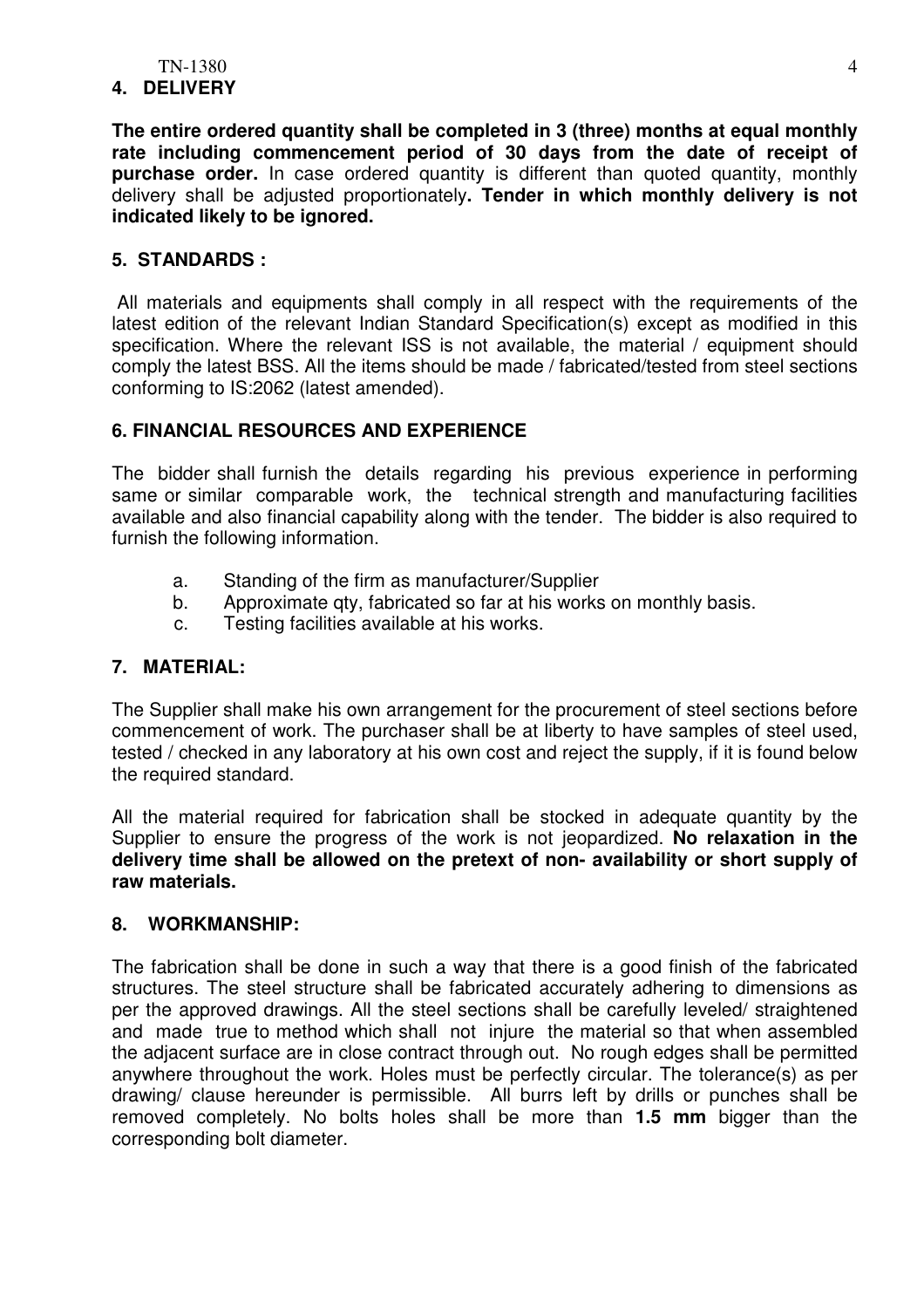TN-1380 5

#### **9. DRAWING & MODEL ASSEMBLY :**

3 sets of drawing shall be furnished by the successful bidder based on JdVVNL drawing for according approval of the purchaser before commencement as per clause No.1.12.1 of GCC(Section-II).

The Supplier shall offer one set of model assembly (proto type) for the respective structure as per the drawings provided to him for checking/ approval of the purchaser before commencement of supplies. The firm who have already supplied same item under previous TNs as per same drawing/design and specification **in any DISCOM (Jaipur, Ajmer & Jodhpur) during last three years from the date of opening of Techno-Commercial Bid** shall be exempted from approval of model assembly.

In case any deviation is detected, during the process of preparing the model assembly, the Supplier shall intimate the purchaser or his authorized representative at the time of inspection of model assembly. The final bill of material shall be as per approved bill of material.

The Supplier shall take-up the mass fabrication of the structure(s) only after the purchaser has approved the model assembly along with bill of material.

No extra time shall be allowed in commencement period in getting the prototype approval.

#### **10. MARKING**

Each individual structure / section shall carry a code number conforming to component number given to it in the drawing / Bill of material. The code number of approved size shall be stamped with a metal dye of 16 mm size on the member and shall be legible. The name of manufacturers in suitable code and the word "**JUD**" & "**TN No**" shall also be stamped / punched on each individual section with metal dye of not less than 16 mm size.

If the above marking is not found on the material received in the stores, the receipted challan shall not be given by the concerned stores. The challan shall only be issued after verification of material by the Store officer.

#### **11. INSPECTION, TESTING & CHECKING:**

The finished product before acceptance shall be subject to inspection in respect of workmanship, checking of dimension/weight & testing as per requirement of relevant IS:2062 (latest amended), approved drawings and bill of material, at the suppliers works if not supported by test certificates of main producers viz. SAIL/TISCO/RINL. The certificate for type test (chemical composition & mechanical properties test) issued by prime producer(s) shall be furnished along with the inspection call to the SE(MM&C), otherwise testing shall be arranged at independent Lab on the cost of supplier. The certificate and relevant invoices shall be in the name of the firm on whom the order is placed by the Nigam. **In case bidder use the steel sections manufactured by prime producers then the inspecting officer shall verify and record in the inspection report regarding stamping and mark of prime producers**. The certificate(s) in the name of other parties/ sources shall not be accepted and in such cases the tests for chemical and mechanical properties shall have to be arranged in the presence of inspecting officer(s) at recognized lab.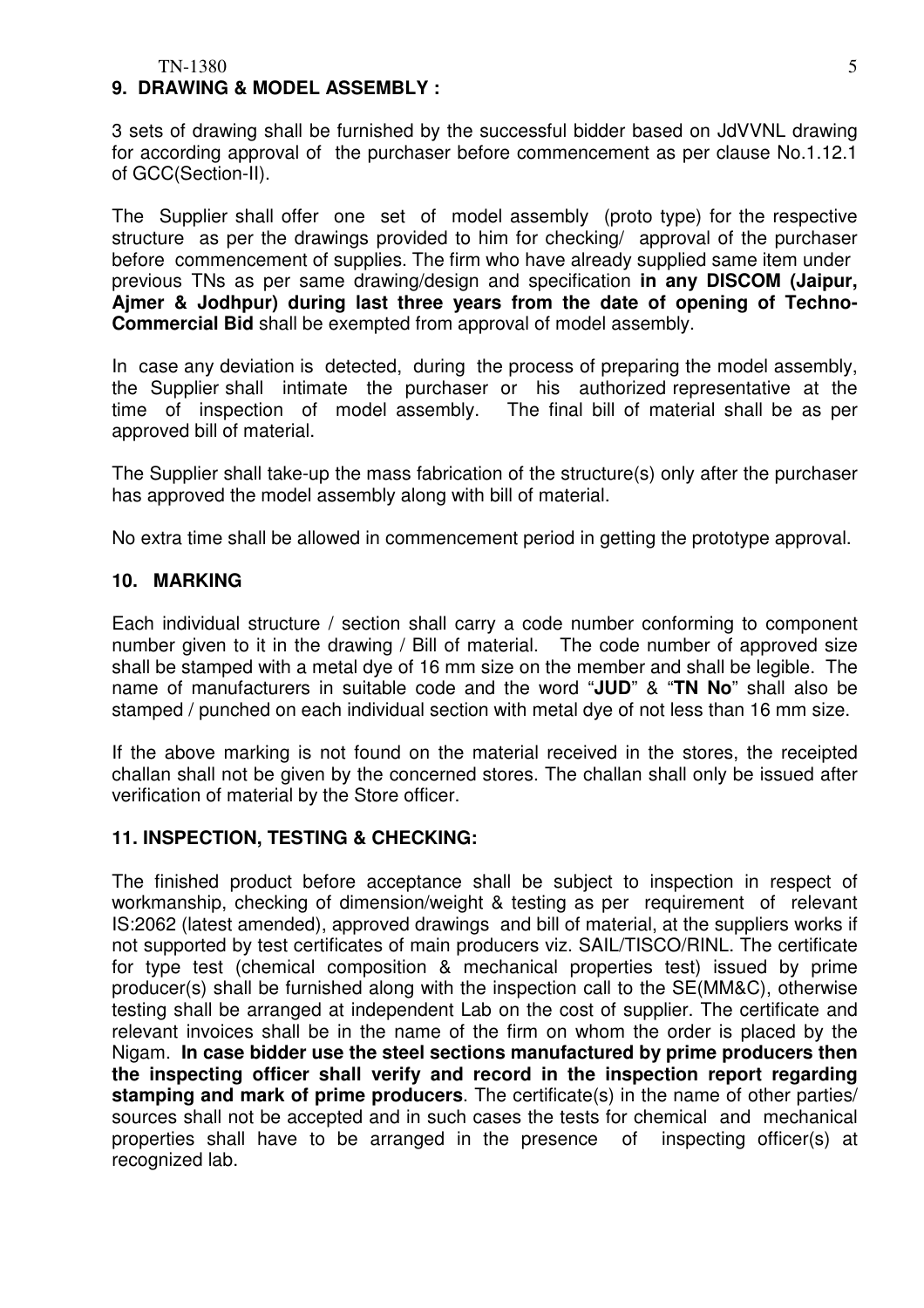### TN-1380 6

The supplier shall present the latest Calibration Certificate(s) of testing instruments/ equipments to be used for the testing of the material covered in the purchase order to the authorized inspecting officer/inspecting agency of the purchaser. The testing instruments/ meters/ apparatus etc. should be got calibrated by the supplier from time to time from independent test laboratory/ house having valid accreditation from National/ Accreditation Board for testing and calibrating laboratories for testing equipments/ original manufacturer having trace ability to NABL/NPL or equivalent.

The calibration certificate(s) should not in any case be older than one year at the time of presenting the same to the inspecting officer/inspecting agency of the purchaser. The testing instruments/equipments should be duly sealed by the Calibrating agency and be indicated in the calibration certificate(s).

The following facilities are to be provided by the supplier at his own cost to the inspecting officer of JdVVNL.

- (a) Suitable accommodation.
- (b) Local conveyance between arrival point, place of stay, works and departure point.
- (c) The supplier shall assist in arranging return ticket and reservation on the request of the inspecting officer for which the payment shall be made by the inspecting officer. In case of joint inspection, single or shared double room accommodation shall be provided.

## **12. TESTS**

Test before dispatch:- The various steel section/structure before dispatch shall be subject to following test as per IS:2062( latest amendment) at the manufacturer's works Routine test/acceptance test

- (i) Dimensional checking and visual inspection
- (ii) Weight checking
- (iii) Chemical composition test
- (iv) Mechanical property test

### **13. SAMPLING:**

The inspection shall be carried out on each lot separately. The following number of pieces selected at random shall be subject to inspection/ testing and checking.

|    | a) Workmanship and dimension checking : 3 % samples from finished item. |                                    |
|----|-------------------------------------------------------------------------|------------------------------------|
| b) | <b>Chemical test</b>                                                    | : One sample of each steel section |
|    |                                                                         | from the entire lot of material    |
|    |                                                                         | offered for inspection.            |
|    | c) Tensile test                                                         | : One sample of each steel section |
|    |                                                                         | from every 50 MT or Part thereof.  |
|    | Bend test                                                               | : One sample of each steel section |
|    |                                                                         | from every 50 MT or Part thereof.  |
|    |                                                                         |                                    |

### **14. TOLERANCE IN DIMENSIONS:**

The tolerance(s) shall be permissible as per IS: 1852 (latest amended). Further the following tolerance(s) on fabricated items will also be allowed.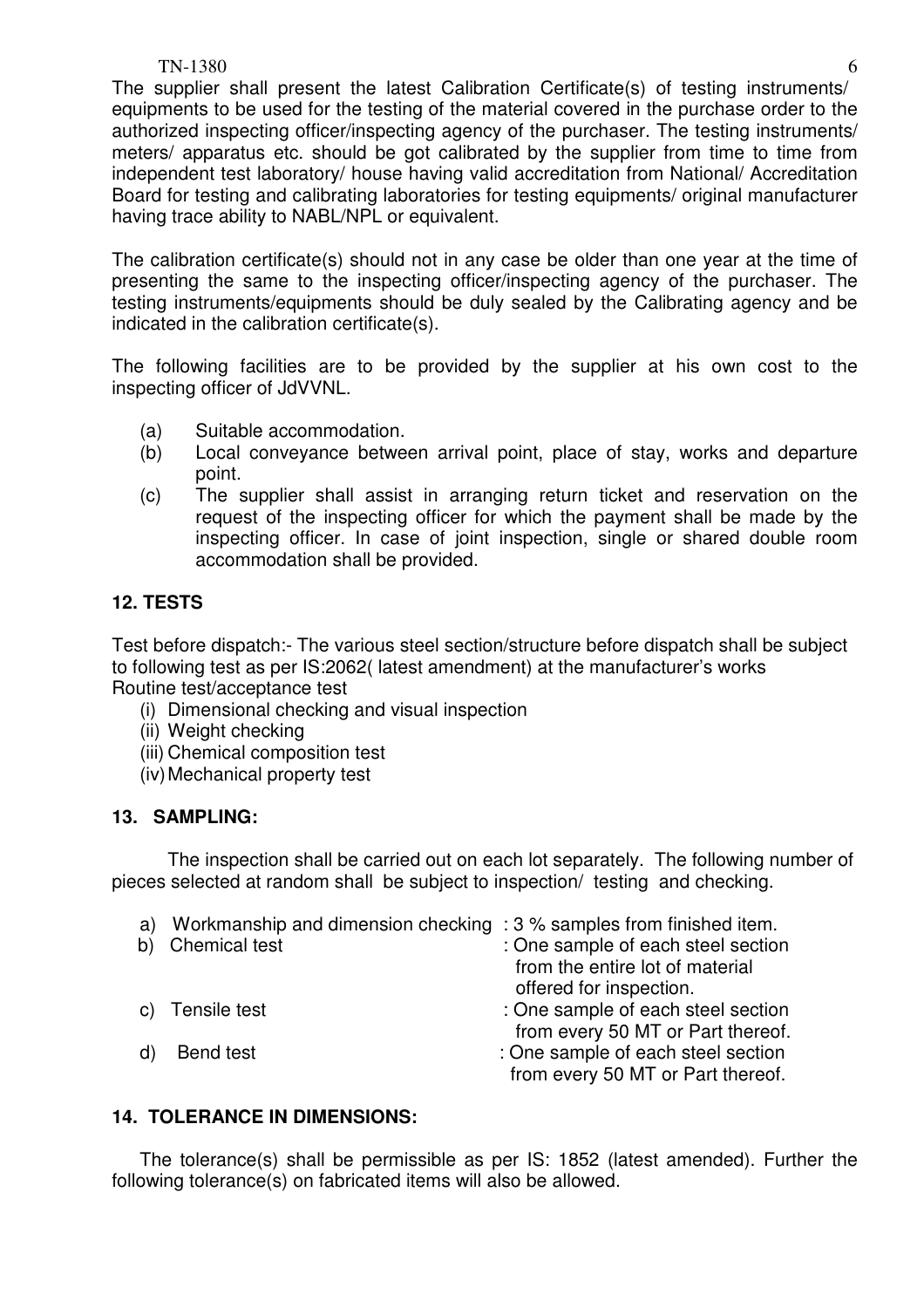i) Tolerance in over all length  $\pm 3$ mm ii) Tolerance in edge dimensions (centre of hole to end)  $±2mm$ iii) Tolerance in hole centre  $+2$ mm iv) Circular holes No tolerance v) Weight Tolerance  $+2\%$  to  $(-)$  4%

### **15. GUARANTEED TECHNICAL PARTICULARS:**

The bidder shall furnish the guaranteed technical particulars of the material as required in the schedule-V by mentioning specific figures therein. Any item of the GTP left unfilled or simply written as per ISS etc. shall be considered as incomplete GTP and such tender is liable to be rejected.

#### **16. PACKING AND FORWARDING**

The finished items complete in all respect dully inspected and cleared for dispatch, shall have to be delivered in Nigam's stores located anywhere in Jodhpur Discom by Road. Unloading of material at store(s) is Suppliers responsibility.

#### **17. CRITERIA FOR ACCEPTANCE**

The inspected material should be strictly in accordance to the GTP of the specification otherwise the material shall be treated as rejected and shall not be accepted.

#### **18. PRICES AND PRICE VARIATION**

The prices shall be quoted in Rs. per MT. The bidder shall quote the prices in **Schedule-IV** strictly in the manner prescribed in Clause No. 1.09 of section-I (Instructions to bidders) and Clause No.1.33 of section-II (G.C.C).

The quoted price shall be variable as per Price Variation formula given in this specification at Schedule-II without any ceiling. **The base date of price variation shall be 1.09.2017 and shall be governed as per clause No.1.10. of Instructions to bidders**.

#### **19. WEIGHT**

The weight of structure shall mean the weight of structures calculated by using standard sectional weights of all steel structural members of the sizes indicated in the fabrication drawings and/or subsequently revised drawings and bill of material without taking into consideration the reduction in weight due to drilling of bolt-holes, skew cuts, chamfering etc. or the increase in weight due to galvanization.

The material shall be acceptable if found within permissible tolerance limit i.e.  $+2\%$  and  $(-)$  4%.

#### **20. PAYMENT**

Payment for the supplied material shall be made as per the actual weight or weight as per BOM whichever is less. No payment shall be made for excess weight, but in case the weight is observed within permissible negative tolerance, the payment shall be made on actual weight basis, verified by consignee(s) in the store, accordingly.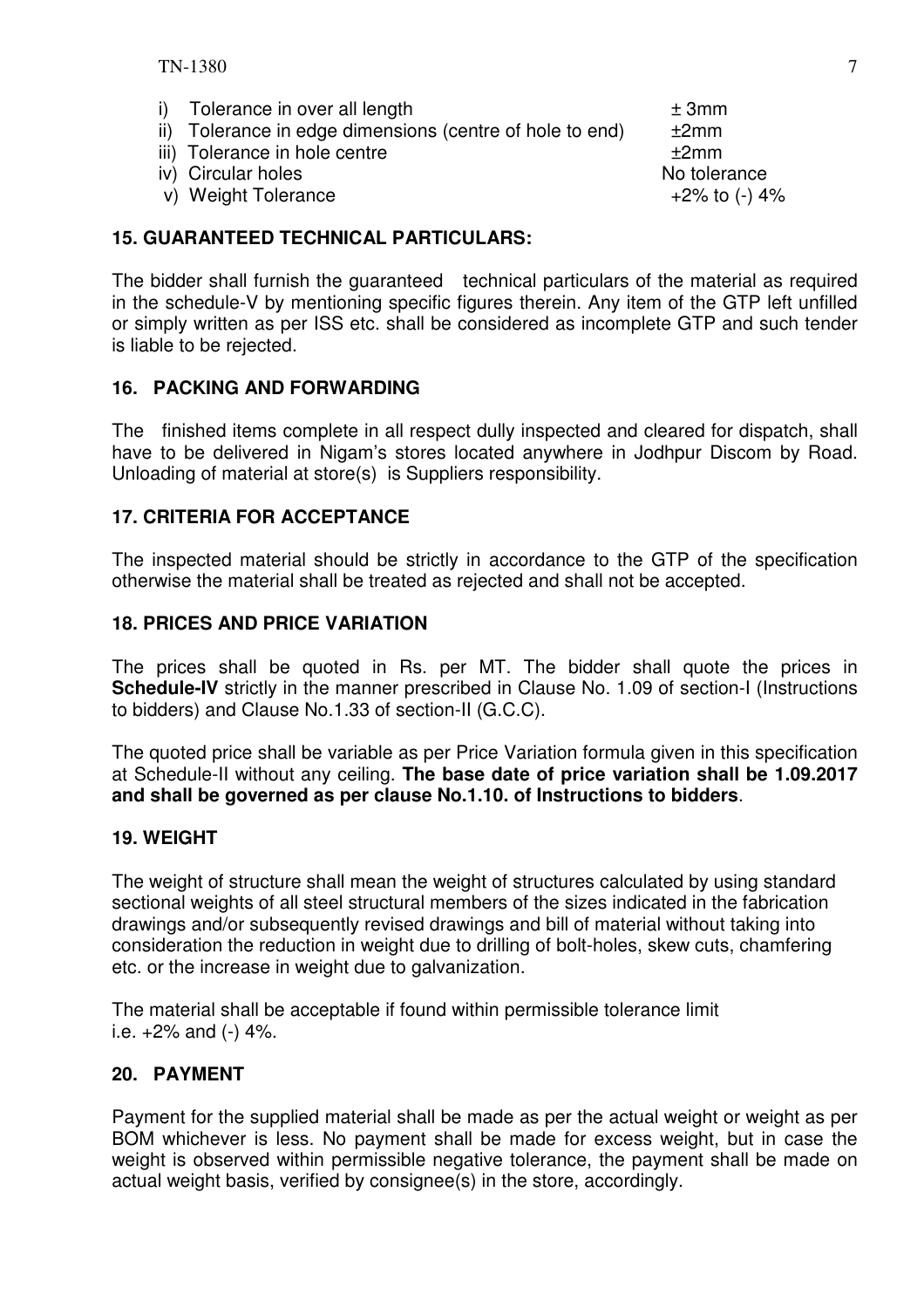Payment shall be governed in accordance with the clause No.1.42 of GCC.

## **21. QUANTITY TOLERANCE**

A quantity tolerance of ±2% (plus minus two percent) shall be allowed on ordered quantity for completion of supply.

## **22. DELAY IN DELIVERY & DELAY IN DESPATCH**

 The delay in delivery and delay in dispatch shall invoke provisions of clause No. 1.24 of the GENERAL CONDITIONS OF CONTRACT (Sec.II) " .

## **23. PRICE FALL CLAUSE:**

If lower rates are received /finalized in subsequent tender for this item then price fall clause shall be applicable as per clause 1.60 of GCC.

## **24. DEPARTURE FROM SPECIFICATION**

Technical deviation including GTP and commercial deviation including delivery if any shall be mentioned in schedule-VI-A & Schedule-VI-B "departure from specification" attached with this specification. Mentioning of such deviations elsewhere in the offer will not be considered as deviation. The printed terms and conditions of sales and other if any attached with the offer will not be considered.

Any item not covered under the above technical specification shall be governed as per section-II (GCC).

**25**. Further, in ITB, GCC & wherever excise, VAT and all other taxes is appearing is being replaced by GST w.e.f 01.07.2017.

Further, GST registration number of Jodhpur Discom is 08AAACJ8578R1ZJ.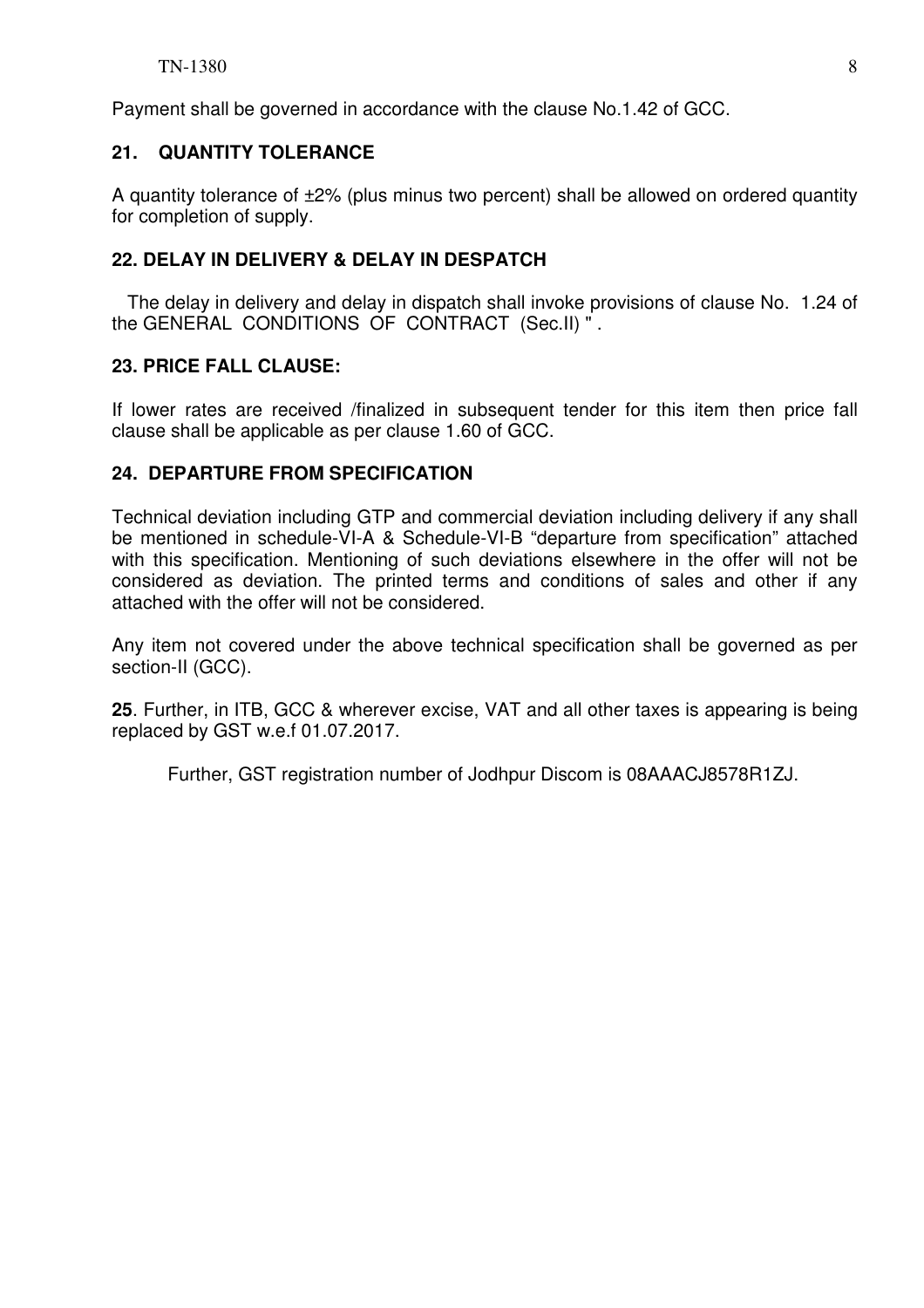### **SCHEDULE-I**

## **SCHEDULE OF REQUIREMENT FOR 33/11 KV SUB STATION STRUCTURE SET UNDER TN-1380.**

| S.<br><b>No</b> | Type of structure                                                | wt. $in$<br>Unit<br>Kg.(approx.) | Provisional<br>qty. in sets | Total<br>wt.<br>$\mathsf{I}$<br>MT (approx.) | sections<br>General<br>involved                      |
|-----------------|------------------------------------------------------------------|----------------------------------|-----------------------------|----------------------------------------------|------------------------------------------------------|
|                 | 33/11 KV SUB<br><b>STATION</b><br><b>STRUCTURE</b><br><b>SET</b> | 4086.879                         | 30                          | 122.606                                      | MS Channel 100x50<br>MS Flat 50x6<br><b>MS Sheet</b> |
|                 | <b>Total</b>                                                     |                                  |                             | 122,606 MT                                   |                                                      |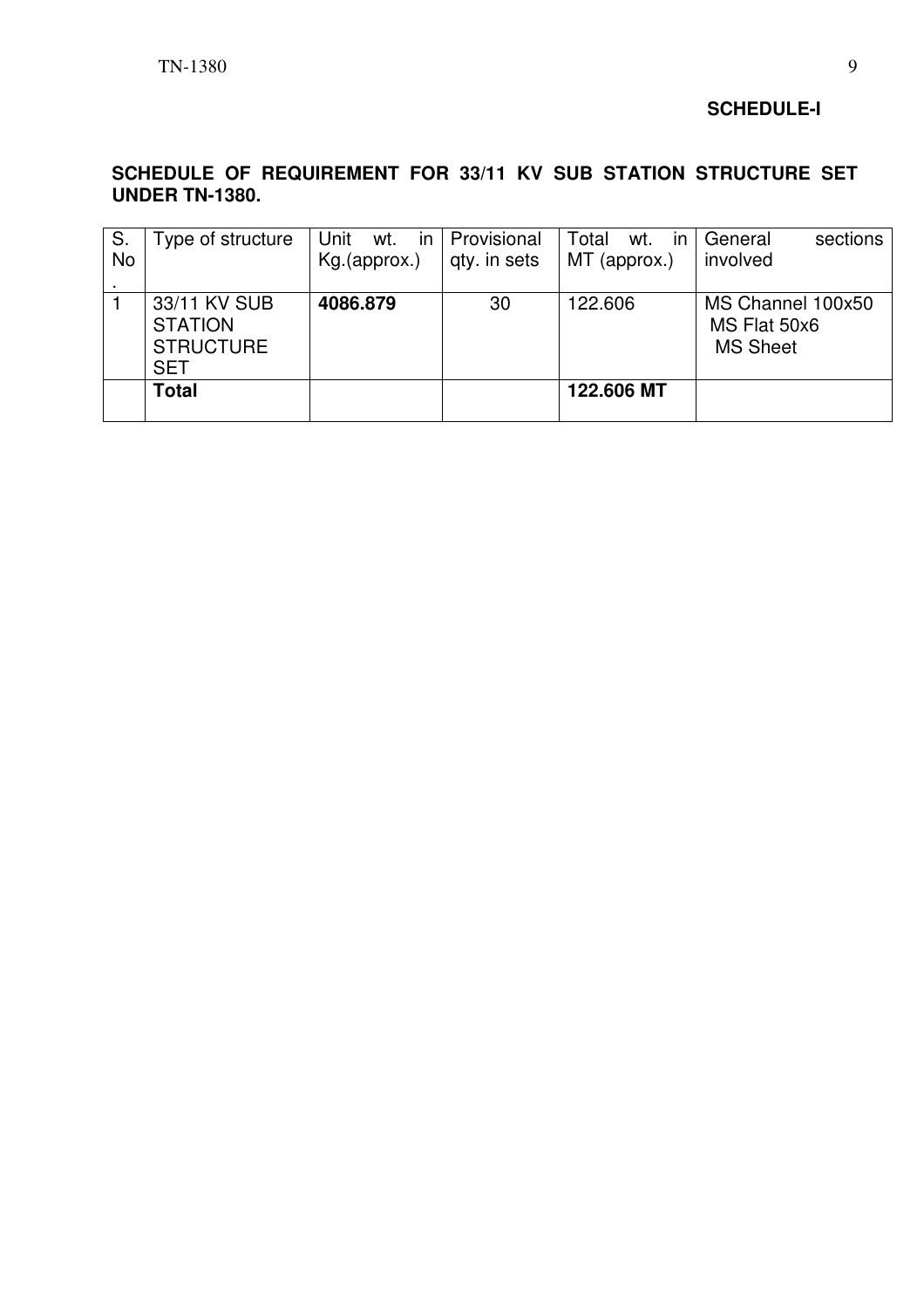## **SCHEDULE-II**

## **PRICE & PRICE VARIATION FORMULA**

The bidder shall quote the rates in **Rs. per MT**, on variable price basis for items as detailed at **schedule-IV(BOQ)** of the specification. The price variation shall be calculated on the basis of formula detailed below :

### **P = Po (0.11 + 0.66 (SBIR/ SBIR0) + 0.23 (W/W0))**

where :

P= Ex-works Price payable as adjusted in accordance with the above formula in Rs./MT

Po= Ex-works Price quoted/confirmed in Rs./MT

SBIR0= Price of Steel Billets-Retails as published by IEEMA and as applicable on the  $1<sup>st</sup>$ working day of the month, one month prior to the date of tendering.

SBIR= Price of Steel Billets-Retail as published by IEEMA and as applicable on the  $1<sup>st</sup>$ working day of the month, two month prior to the date of delivery.

- Wo= All India Average consumer price index number for industrial workers, as published by the Labour Bureau, Ministry of Labour, Govt. of India(base 2001= 100). This index number is as applicable on the first working day of the month, 3 months prior to the date of tendering.
- W= All India Average consumer price index number for industrial workers, as published by the Labour Bureau, Ministry of Labour, Govt. of India(base 2001= 100). This index number is as applicable on the first working day of the month, 4 months prior to the date of delivery.

**The base date of price variation shall be 1.09.2017, and shall be governed as per clause No.1.10. of Instructions to bidders.**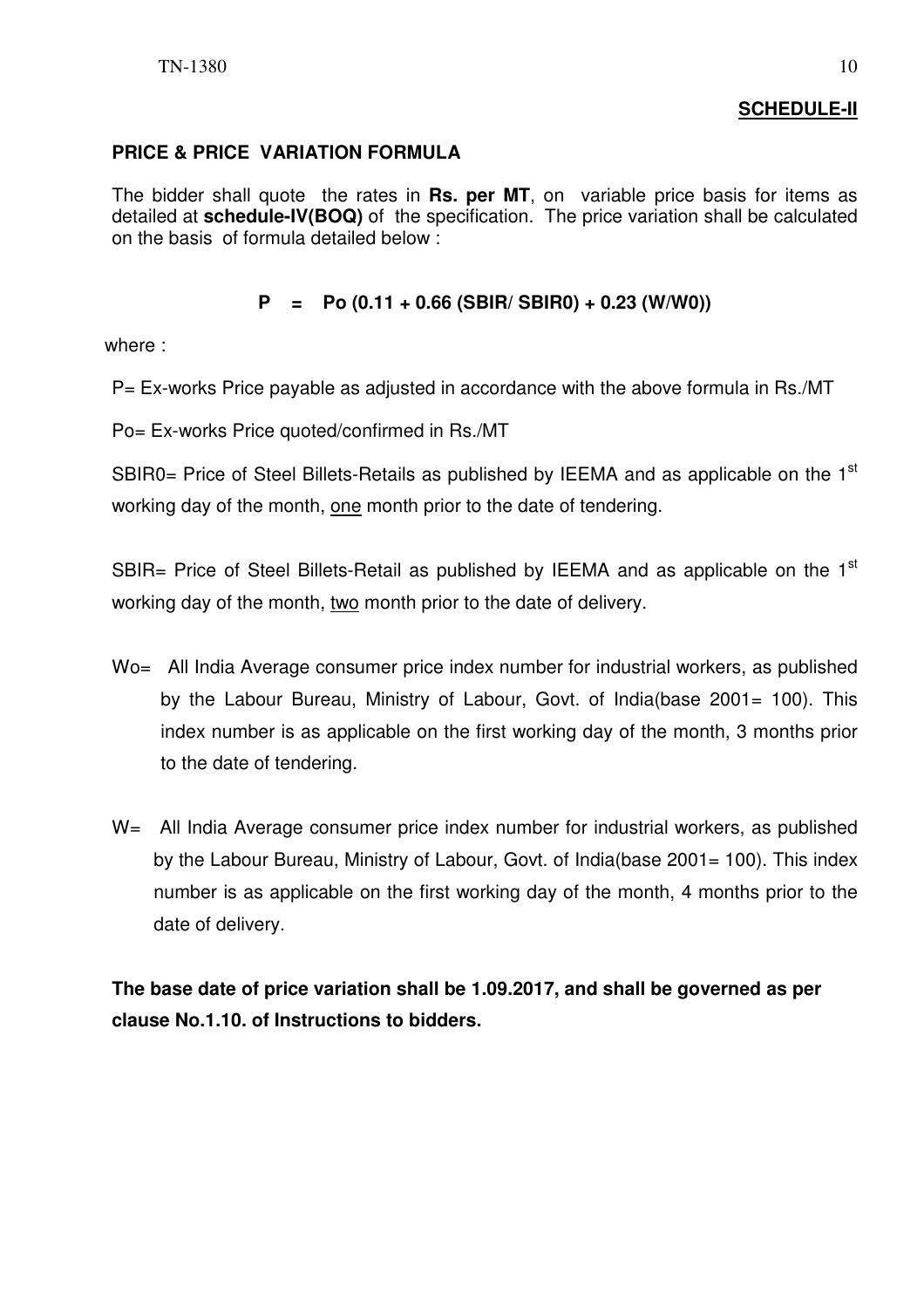## **SCHEDULE-III**

#### **DETAILS OF APPLICABLE STANDARDS / SPECIFICATION/ MANUALS :**

The material shall comply with the relevant provisions made in the following Indian Standards Specification (now BIS) with latest amendments.

| IS:2062: (Latest amended) | Raw material & Method of testing       |
|---------------------------|----------------------------------------|
| IS:1852 (Latest amended)  | <b>Rolling &amp; cutting Tolerance</b> |

 All materials and sections shall comply in all respect with the requirement of latest addition of relevant Indian Standard Specification except as modified in this Specification. Where the relevant ISS is not available, the material / sections should comply with the latest BSS. The entire item should be made/ fabricated from steel sections conforming to IS: 2062 (latest amended). Rolling and cutting tolerances for hot rolled steel products shall be governed as per IS:1852 (latest amended).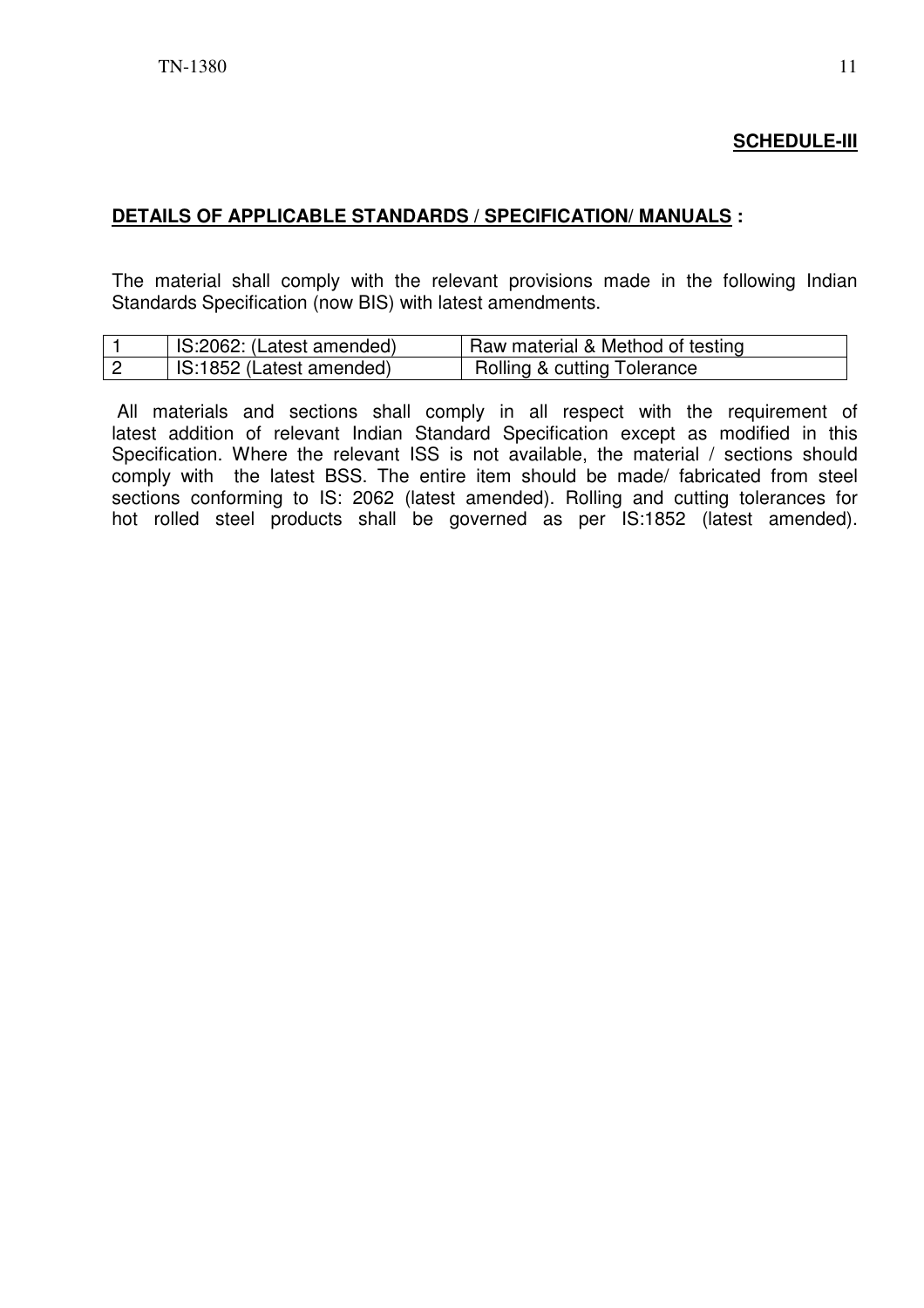### **QUALIFICATION REQUIREMENT**

The bidder should fulfill following qualifying requirements for successful participation in the tender along with relevant documentary evidence supporting each qualifying requirement without which the offer shall be considered non-responsive & rejected.

### 1.0 **STATUS OF BIDDER:-**

- a) The bidder should be a Manufacturer of offered items. The offers from sole selling agent/ authorized dealers shall not be entertained.
- b) Old/ New suppliers:- Any bidder located within or outside the state of Rajasthan has participated for the first time in a particular Discom & meeting minimum qualification requirement and has supplied the tendered material/or of higher rating in other utility shall be treated as an old supplier. Rajasthan's firms although supplied in past but not meeting minimum quantity supplied criterion including altogether new units which have not supplied any quantity but having adequate & required manufacturing and testing facility and technical know-how of the tendered material shall be considered as new firms and would be eligible for trial order only. In case of supply made to the licensed power utility outside India, the C.A. certificate furnished by firm shall be considered.

### 2.0 **PAST SUPPLY & PERFORMANCE CRITERIA :-**

 The bidder shall meet both past supply and performance criteria as detailed below for opening of tenders:-

#### 2.01 **PAST SUPPLY:-**

- 2.01.1 The bidder is required to quote for minimum 10% of tendered quantity failing which their offer may be considered Non-Responsive.
- 2.01.2 The bidder should have designed, manufactured / fabricated, tested and supplied to utility / Discoms / Govt. Departments at least 2 X QQ (QQ being the quoted quantity) of similar item / higher rating of tendered material / equipment in last 3 financial years from the date of opening of technicalcommercial bid.
- 2.01.3 For assessment of past supplies (2QQ), the similar item/higher rating of tendered material/equipment shall cover all type of welded & non welded fabricated steel items i.e. 33/11 KV Sub-station structures(Urban)/ (Rural), sub-station structure for mounting of single phase and three phase distribution transformers of different ratings, 33 and 11 KV Cross Arms(channel/ angle) with Top hampers & clamps, Lattice structures, 33 & 11 KV Line DP sets, LT brackets(1200 mm and 600 mm), MS channel brackets 1.4 metre / 1.8 metre, stay clamps suitable for 8 metre & 9 metre PCC poles etc.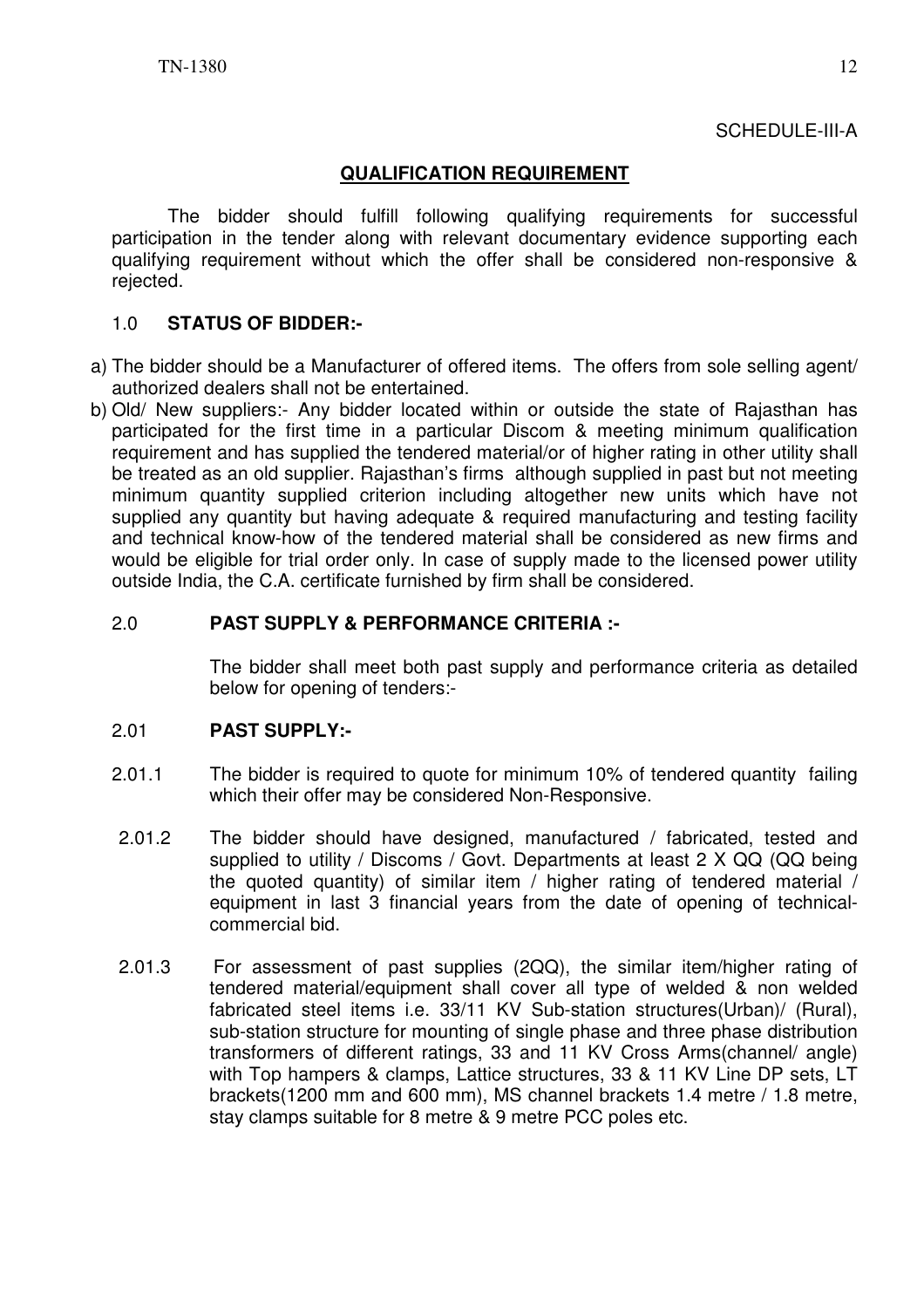TN-1380 13

- **Note:** Requirement of quantity manufactured, minimum quantity to be offered and amount of Bank Guarantee to be furnished in absence of test certificate shall be reduced to 25% for Rajasthan based units.
- 2.01.4 In support of fulfillment of the past supply criteria, the bidder shall furnish documentary evidence in the form of certificate from Chartered Accountant in the enclosed prescribed proforma only. This prescribed proforma should be furnished either in original or copy duly attested by Notary. The bidder shall also sign and affix seal on the C.A. Certificate. The certificate should have membership number with the name & address of the chartered accountant. Certificate should clearly indicate the quantity supplied, period of supply, voltage Class, Rating of the Transformer etc. in the format prescribed, any deviation to format or information diverted format, will not be considered and rejected.

Note:-The material supplied and accepted for same/higher rating for Turnkey projects to a licensed power utility/Govt. shall be considered for the purpose of evaluating criteria. The certificate given by C.A. shall indicate above quantity separately.

### 2.02 **PERFORMANCE CRITERIA:-**

2.02.1 i) If a bidder has supplied up to 50% of ordered quantity in previous tender up to date of opening of subsequent tender and scheduled delivery period expired, the bid of such bidder will not be opened in the Discom for that item.

> ii) However, if the supplies have been completed for a quantity more than 50% but not completed up to date of opening of subsequent tender and scheduled delivery period expired, the quantity equal to the quantity pending in previous tender for that item shall be reduced from the subsequent tender quantity to be allocated to the bidder.

### **3.0 POOR RECORD OF PERFORMANCE AND DELIVERY :**

The bidder who have been black listed in any of the state Discom or with whom business relations have been severed in Jodhpur Discom shall not be considered. Severment of business relations will be done in case of following circumstances for the period and with the recovery mentioned against each:

|                                         | i) When vendor does not accept   Forfeiture of EMD/cancellation of vendor registration |
|-----------------------------------------|----------------------------------------------------------------------------------------|
|                                         | order awarded on its accepted   to recover amount of EMD along with severment of       |
|                                         | price and terms and conditions   business relations for three years from the date of   |
| or does not comply with issue of order. |                                                                                        |
| contractual formalities.                |                                                                                        |
|                                         | ii) When vendor complies with   Levy of maximum recovery on account of delay in        |
| contractual formalities but does        | delivery along with severment of relations for a period                                |
| not commence supplies.                  | of 2 years from the date of issue of order or in next                                  |
|                                         | two bids whichever is later.                                                           |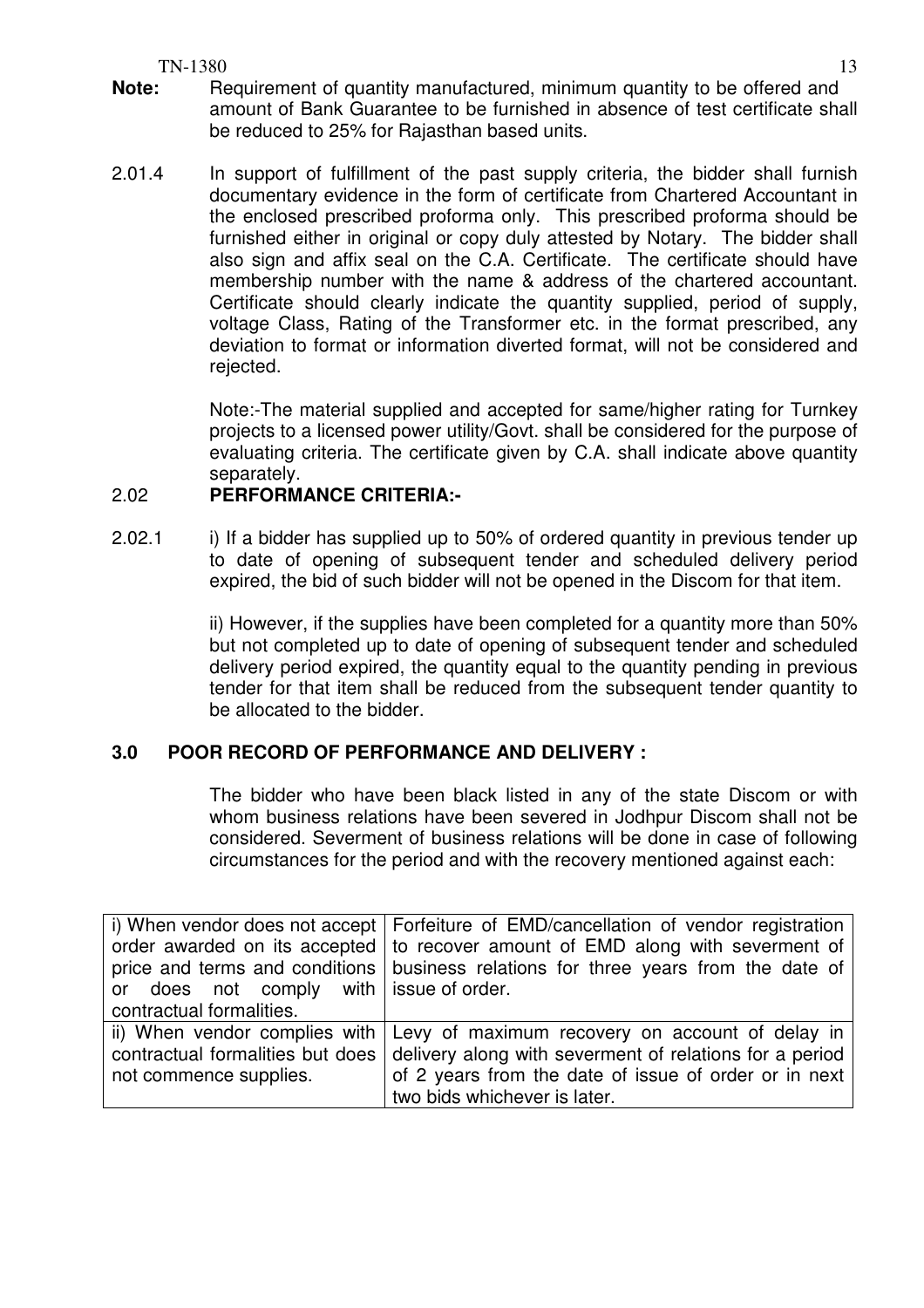## **4.0 (A) Black listing of a firm:**

After having given Show Cause Notice of 30 days, and having established & cogent reasons for blacklisting of the firm as given below, the firm should immediately be blacklisted for a period of 5 years indicating reasons of doing so, in the letter itself, and a copy of such blacklisting should be given to the firm, with the approval of CLPC:-

(i) There are sufficient and strong reasons to believe that the supplier or his employee has been guilty of malpractices such as manhandling/misbehavior with Government official by supplier or his partner/employee, bribery, corruption or abatement of such a offence in a position where he could corrupt Nigam's official, fraud, vitiating fair tender process including substitution of or interpolation in tender, mis-representation, pilfer-aging or unauthorized use or disposal of Nigam's material issued for specific work etc.

(ii) Where a supplier or his partner or his representative has been convicted by a court of Law for offences involving moral turpitude in relation to the business dealing or where security considerations including suspected disloyalty to the Nigam/state so warrant the blacklisting.

(iii) If the State Bureau of Investigation or any other authorized investigating agency recommends for blacklisting after completing the investigation.

Note: - 1 If a supplier after having tendered for a supply or after negotiations gives application voluntarily vitiating the fair tendering process, it shall also tantamount to malpractice.

Note:-2 A register containing the reasons for blacklisting the supplier as also the names of all the partner of the suppliers and the allied concerns coming within the effective influence of the blacklisted supplier will be maintained.

Note: - 3 A register of black listed supplier will be maintained which will not only include suppliers enlisted with the Enlisting Authority but also black listed suppliers in Nigam.

Note :-4 A Black listed supplier (i) shall not be entitled for registration in any of the Discom (ii) shall not be awarded any supply order in future in any Discom during the notified period.(iii) his registration if any shall stand cancelled immediately and his registration security /EMD/S.D. shall stand forfeited. (iv) In case of blacklisting of the firm by any one of Discom for the cogent prescribed reason(s) as stipulated above, the same shall be applicable to all the three Discoms and as a consequence of blacklisting, all the pending orders to that firm, will be cancelled in all three (3) Discoms with immediate effect. However in respect of completed/executed contract G.P. obligations as well as other liabilities shall be fulfilled by the supplier.

### **(B) Severment of Business relation:**

(a) After having given Show Cause Notice of 30 days, and having established & cogent reasons for Severment of business relation as given below, the firm should immediately be severed the business relations for a period of 2 to 3 years indicating reasons of doing so, in the letter itself, and a copy of such severment should be given to the firm, with the approval of CLPC:-

(i) The supplier continuously refuses to pay Nigam dues without showing adequate reasons and where the purchasing authority is satisfied that no reasonable dispute attracting reference to Settlement Committee or Court of Law exists for the supplier's action of non-supply.

(ii) When vendor does not accept LOA/detailed purchase order awarded on its accepted prices and terms & conditions or does not comply with the contractual formalities.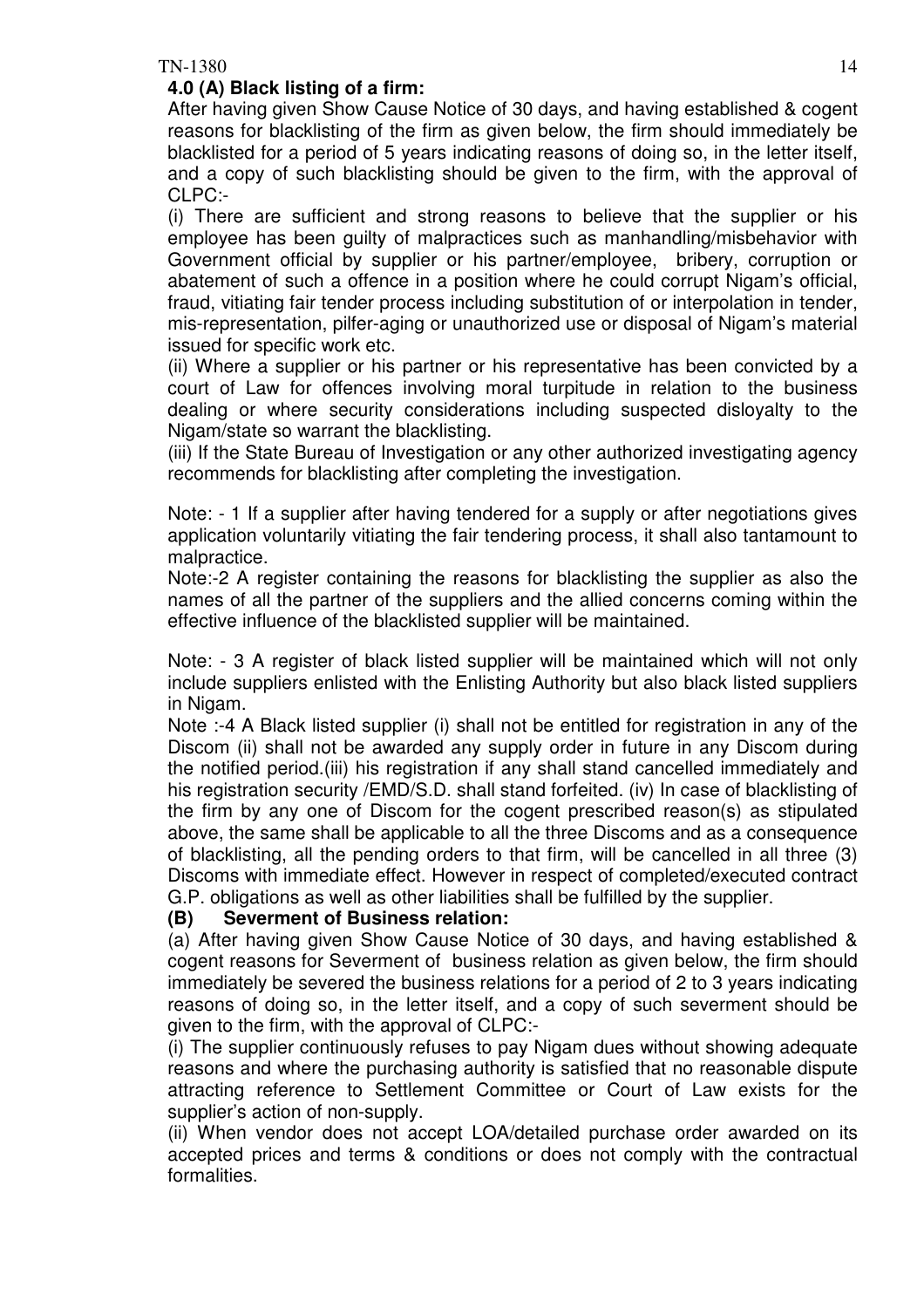TN-1380 15 (iii) When vendor/supplier who otherwise completed contractual formalities but does not commence supplies on the date of opening of technical bid of the fresh tender/completion of schedule delivery period whichever is later.

**Note-1**-In case supplier does not deposit outstanding dues towards Nigam, even after completion of severment period, the period of severment will continue.

**2.** Severment done purely/ mainly on account of non-deposition of dues against the supplier/vendor/contractor could be lifted by CLPC, if the dues are deposited prior to the expiry of such severment period.

3. Severment done by one Discom for non-supply of material and /or corresponding non-recovery of dues will not be effective in other Discoms except in respect of common purchase cases of three Discom.

4.On severment of business, the EMD/SD/vendor registration security will be forfeited.

5. The orders in execution satisfactorily will not be cancelled other than the order on which severment have been done.

## **(C) DEBARMENT**

Reasons on which Debarment can be made:-

(i) The competent authority may debar the supplier on account of his performance or other disabilities, if it is no longer considered fit to remain under vendor registration as per his obligation under vendor registration.

(ii) If at any subsequent stage of inspection of firms after award of contract, it is found that firm does not have sufficient tech. staff or required/necessary technical equipments, the purchasing authority can debar the firm for one year or next tenders whichever is later. The debarment will be lifted only on re-inspection of firm's works; the defects noticed earlier are fully rectified to the satisfaction of Nigam**.** 

(iii) When contract agreement executed and supplies commenced but could supply only up to 50% of ordered quantity and scheduled delivery period expired, then the firm can be debarred for one year or next tender whichever is later in that Discom only for that particular item/rating/ capacity/size etc.

(iv) The suppliers who have been awarded contract for supply of material is not adhering to the periodic delivery schedule, the contract awarding authority reserve the right to terminate the contract and may debar the firm in participating in tender for a period of 2 to 3 years.

Note:-1. On debarment, the EMD/ SD/Vendor Registration security shall be forfeited.

Note:-. 2. If the firm is debarred in one Discom for any reasons then the same should not be applicable in other Discom subject to exception that in case of common Discoms purchases such debarment of a firm would be applicable to all three Discoms for that particular item and rating/capacity/size etc.

## **5.0 APPEALS AND APPLICATIONS:-**

Appeal against the order of blacklisting, severment and debarment can be filed before BOD within a period of 3 months from the date of intimation. The letter of appeal will be addressed to the order placing authority. Who will process the case for placing the matter in B.O.D. with in a period 60 days. The BOD may reduce or waive the penalty, if sufficient reasons/supporting documents are furnished by the supplier.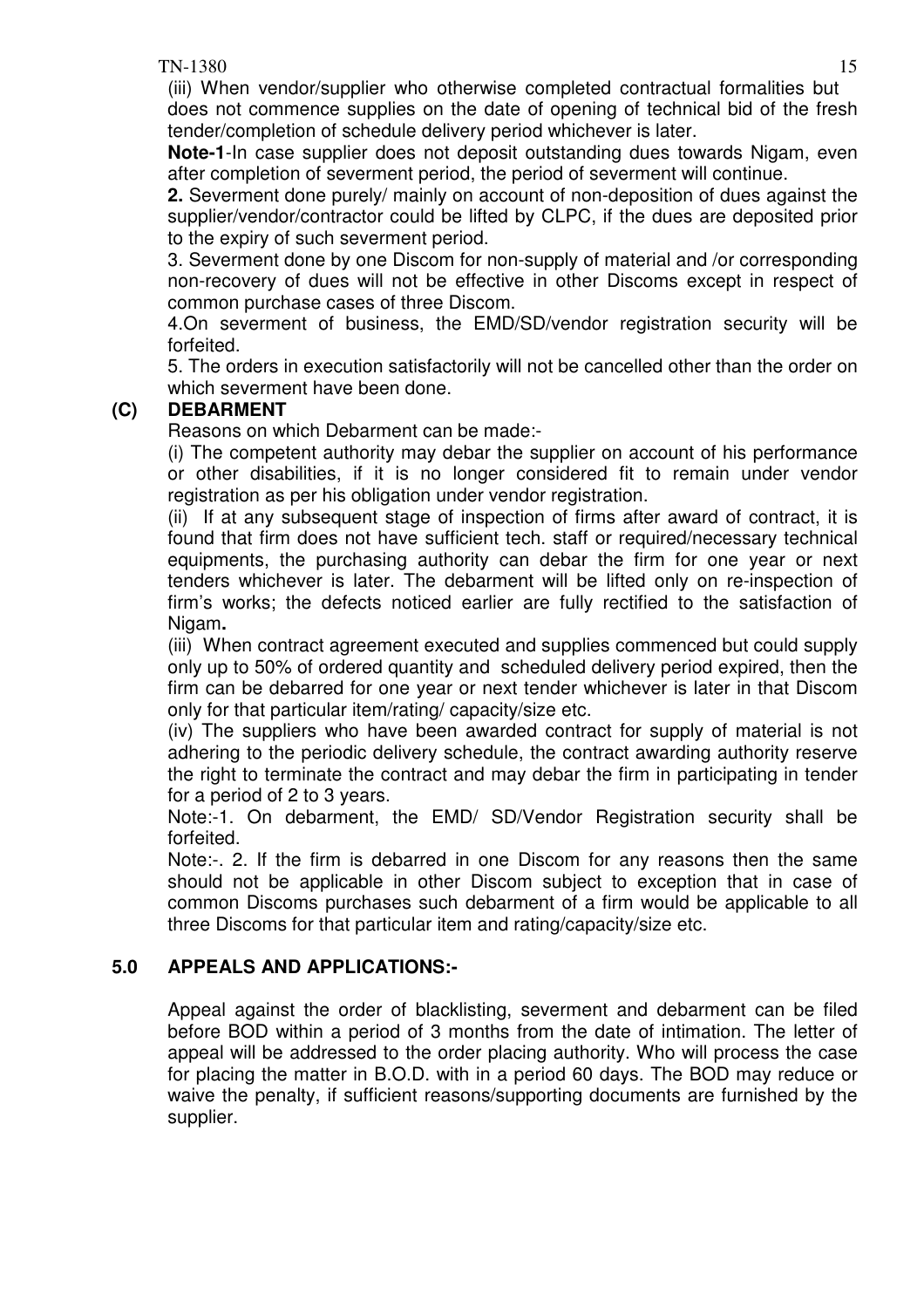## **GENERAL CONDITIONS : - (ALL CONDITIONS BE DULY SIGNED & SEALED)**

- I) The bidder shall clearly indicate the deviations such as `Technical Deviation & Commercial Deviations' in the prescribed proforma only. The deviations indicated elsewhere in the bid shall not be accepted.
- II) The bidder must clearly fill up each and every particular of guaranteed technical particulars annexed with Technical Specifications otherwise he will be responsible for Technical Non-responsiveness.
- III) All documents required in the prescribed format are to be furnished along with the bid itself only except an attested copy of BIS license (wherever it is required), failing which the bid will be summarily rejected.
- IV) However, a copy of BIS License may be submitted by the bidder up to the official working hours of one working day prior to the schedule / notified date of opening of price bid.

Signature of bidder With stamp Dated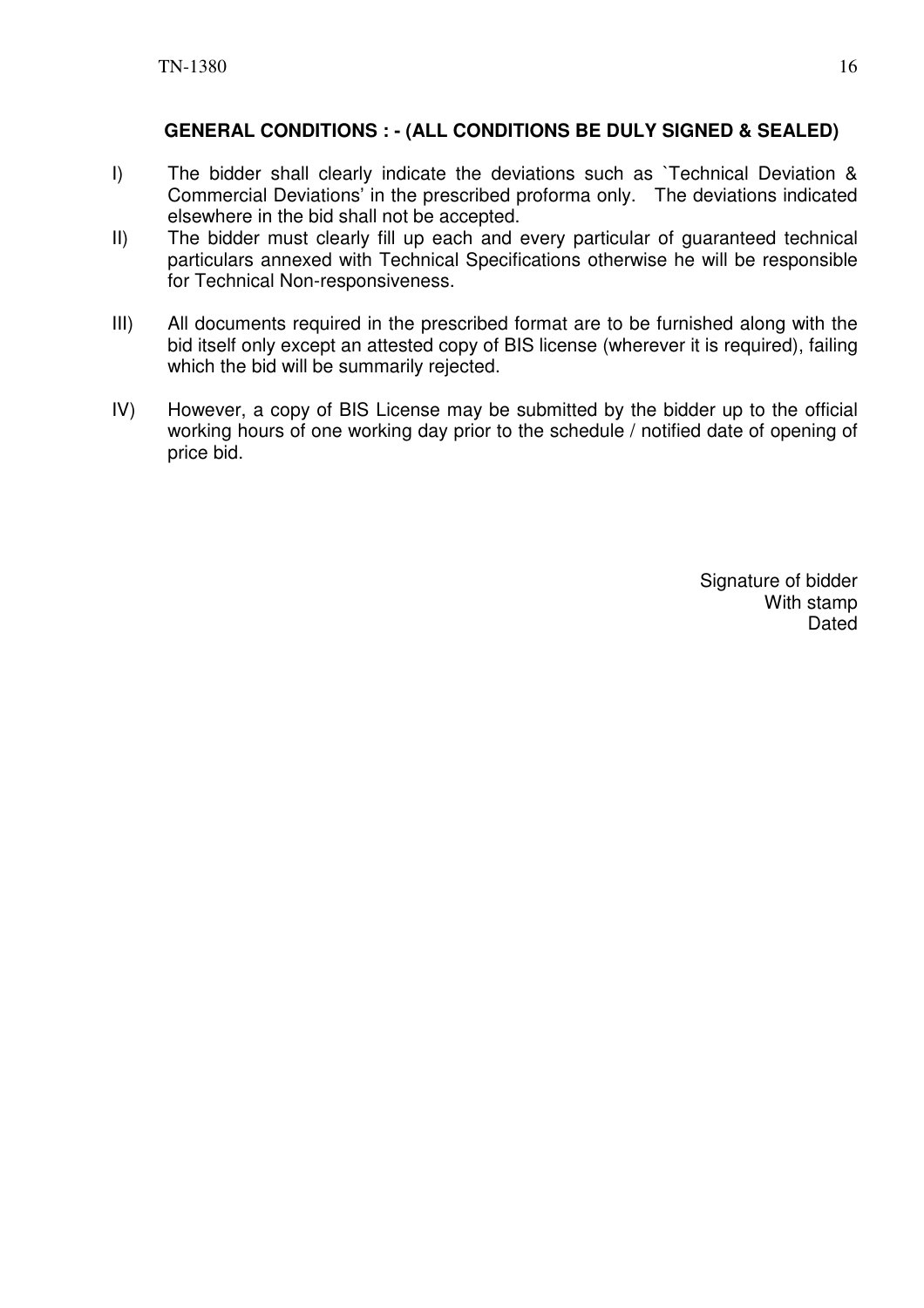#### Must be filled in by the bidder and attach with technical bid

To,

The Superintending Engineer(MM & C) Jodhpur Vidyut Vitran Nigam Limited, **Jodhpur** 

Dear Sir,

With reference to your invitation to tender against specification No.JUD/SE/MM&C/XEN-III/TN-1380 ,we agree to supply the following quantity.

| S.No. | Particulars of item                                                       | Tendered<br>quantity<br>in<br>sets/MT | Qty.<br>offered<br>ın<br>sets/MT | Justification<br>quantity<br>οf<br>offered<br>as<br>per<br>qualifying<br>requirement. | Remarks |
|-------|---------------------------------------------------------------------------|---------------------------------------|----------------------------------|---------------------------------------------------------------------------------------|---------|
|       | っ                                                                         | 3                                     | 4                                | 5                                                                                     | 6       |
|       | <b>STATION</b><br>33/11<br><b>SUB</b><br>KV<br>STRUCTURE SET (4086.879Kg) | 30<br>sets/122.606<br>МT              |                                  |                                                                                       |         |

- 1. The offer is valid for a period of 120 days from the next date of opening of Techno Commercial Bid of the tender.
- 2. The prices are variable with the base date **1.09.2017.**
- 3. It is noted that the quantities as mentioned in the specification are approximate and we agree to supply any quantity as per your order.
- 4. The delivery shall strictly be in accordance with delivery clause. In case we fail to deliver the material, we are liable to pay recovery for delay in delivery as per clause No. 1.24 of this Section-II of this specification.

The material shall conform to your specification No. JUD/SE/ MM&C/XEN-III/TN - 1380 and as per relevant ISS in all respect.

5. We confirm that we agree to all the terms and conditions as well as the technical stipulations of your specification No. JUD/SE/MM&C/XEN-III/TN-1380 and there are no deviations other than as specified in the Schedule-VI (A&B).

> Signature of bidder With stamp **Dated**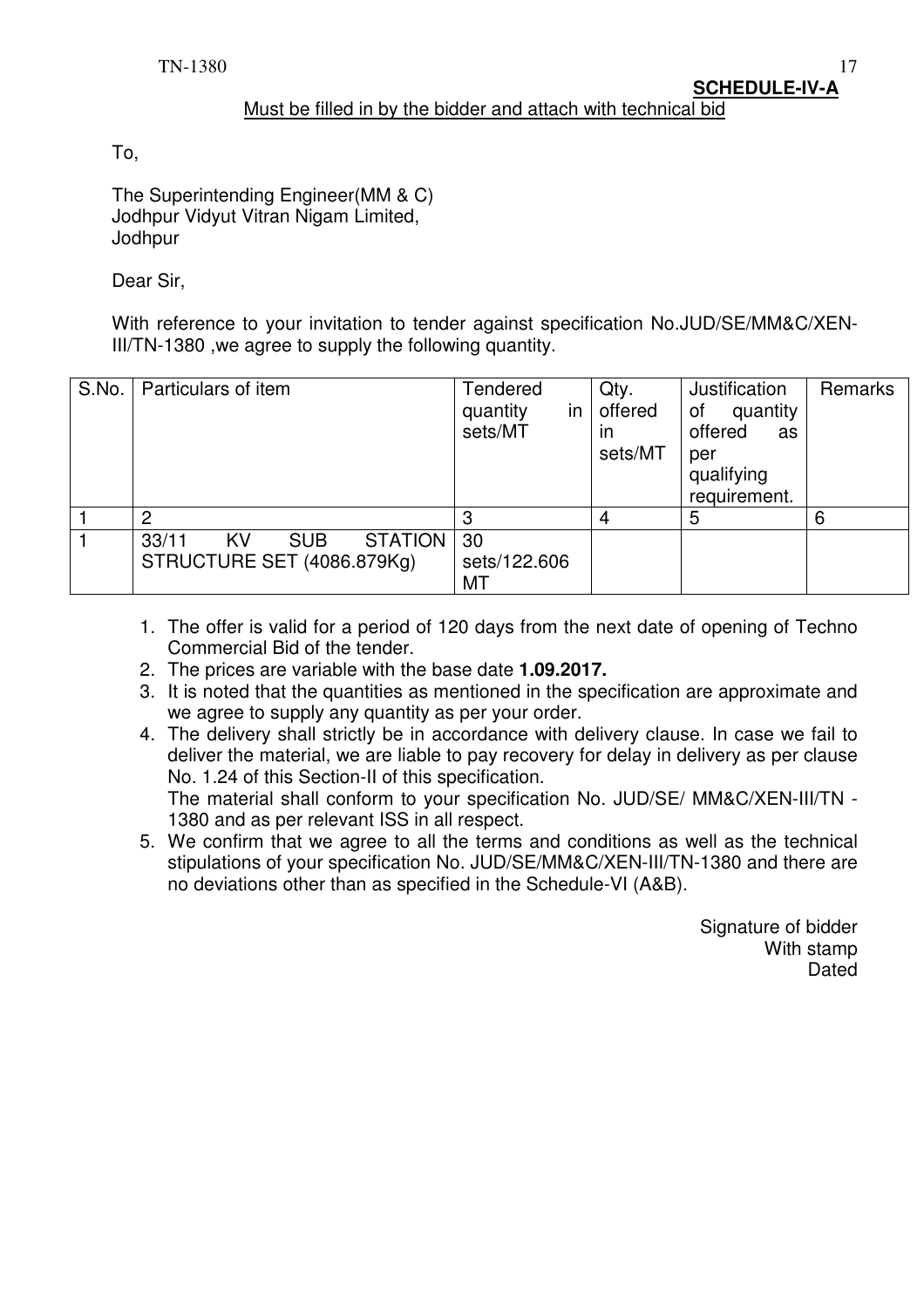#### **GUARANTEED & OTHER TECHNICAL PARTICULARS FOR 33/11 KV SUB STATION STRUCTURE SET UNDER TN-1380.**

### **A. GENERAL :**

- 1. Name of firm :
- 2. Address for correspondence :
- 3. Address of Works :

### **B. STANDARDS & SPECIFICATION :**

- 
- 1. Dimension : As per approved drawing.<br>2. Testing : . . . . . . . . . . As per IS:2062 (Latest a 2. As per IS:2062 (Latest amended). If not supported
- a) Steel : by test certificate of prime producers.

### **C. TOLERANCE**

- a) Steel : As per IS:1852 (Latest amended)
- b) Length  $\cdot +/- 3$  mm
- c) Edge dimensions :  $+/- 2$  mm<br>d) Hole centre :  $+/- 2$  mm
- d) Hole centre
- e) Weight tolerance  $\therefore$  +2% to (-) 4%

### **D) GUARANTEED WEIGHT OF : As per BOM STRUCTURE**

### **E) Properties of steel (for class `A')**

- (a) Chemical composition.  $(i)$  Carbon % (Max.)  $0.23$
- (ii) Manganese  $%$  (Max.) 1.50
- (iii) Sulpher  $%$  (Max.)  $0.05$
- (iv) Phosphorus % (Max.) 0.05
- (v) Silicon % (Max.)  $0.40$
- (vi) C.E. % (Max.) 0.42
- (b) Mechanical Properties:

| (D) Mechanical Properties: |     |
|----------------------------|-----|
| UTS (Mpa) Min.             | 410 |
| Y.S.(Mpa) Min.             | 240 |
| $El$ $(\%)$ Min.           | 23  |

Signature of Bidder

Name \_\_\_\_\_\_\_\_\_\_\_\_\_\_\_\_\_\_\_\_\_\_\_

Designation

Common authorized seal of Bidder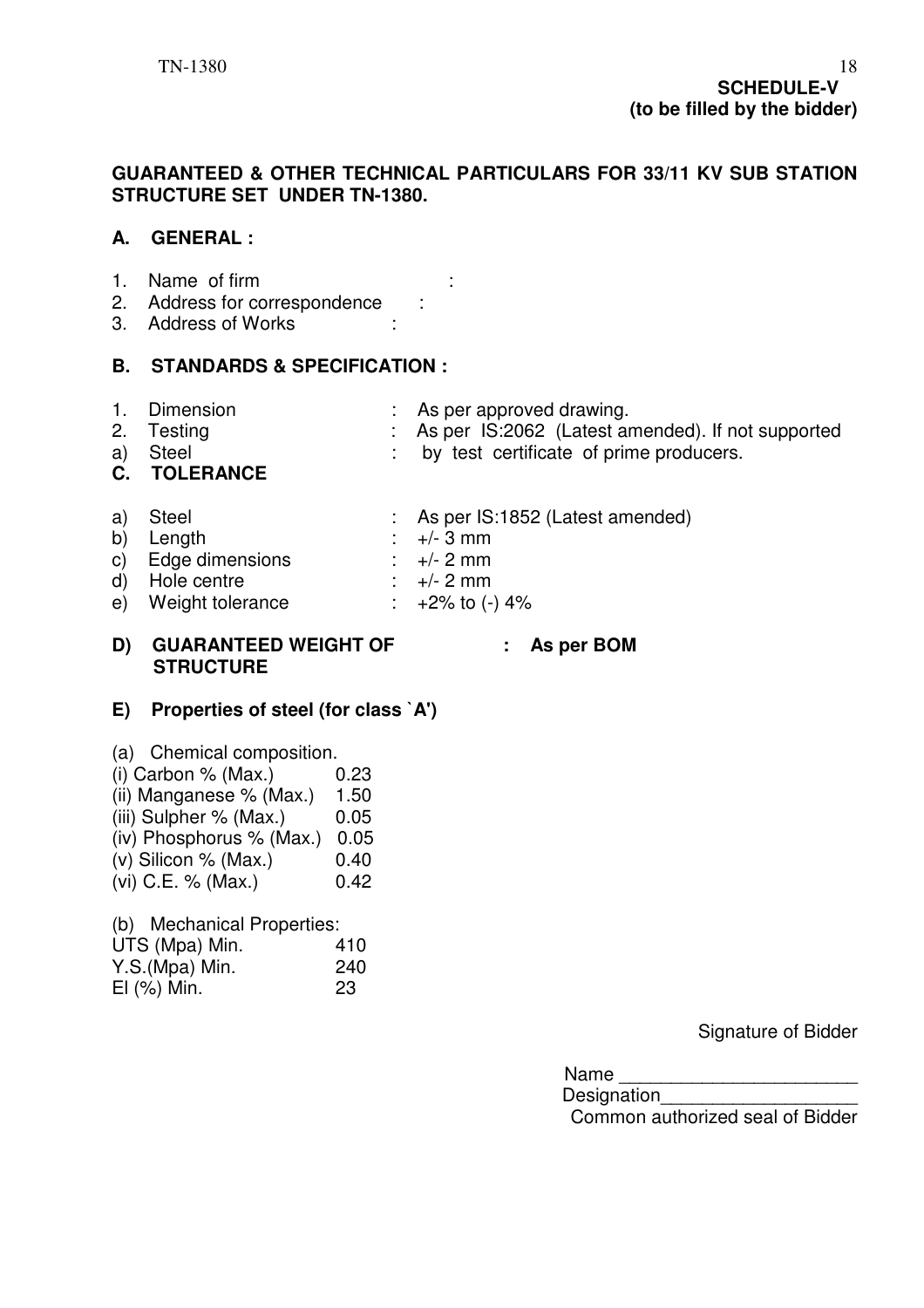# **JODHPUR VIDYUT VITRAN NIGAM LIMITED A Govt. of Rajasthan Undertaking DEPARTURE/DEVIATION FROM TECHNICAL SPECIFICATI ON**

 The bidder shall state under this schedule the departure from the Purchaser's specification in respect of technical is as under:-

S.No. Main Deviations from Technical Specification.

Certified that we agree to all the technical specification of the NIT except for the deviation to the extent indicated above.

> **(Signature)**  Name & Designation with seal of the bidder.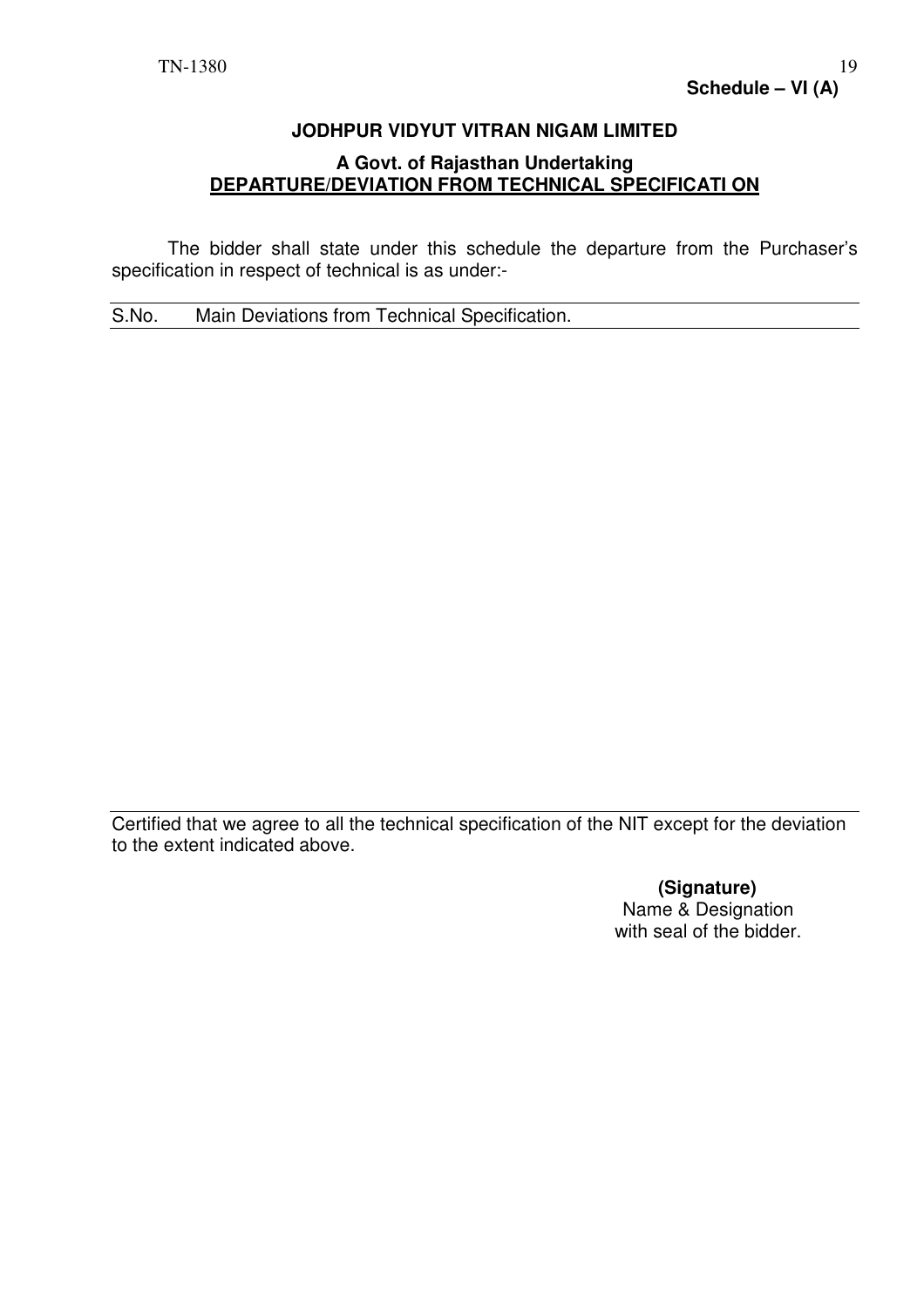**Schedule – VI (B)** 

### **JODHPUR VIDYUT VITRAN NIGAM LIMITED**

### **A Govt. of Rajasthan Undertaking DEPARTURE FROM COMMERCIAL TERMS & CONDITIONS OF THE SPECIFICATION**

 The bidder shall state under this schedule the departure from the Purchaser's specification in respect of Commercial terms & conditions:-

S.No. Main Deviations from Specification.

Certified that we agree to all the commercial terms & conditions as laid down in General Conditions of Contract to the specification except for the deviation to the extent indicated above.

> **(Signature)**  Name & Designation with seal of the bidder.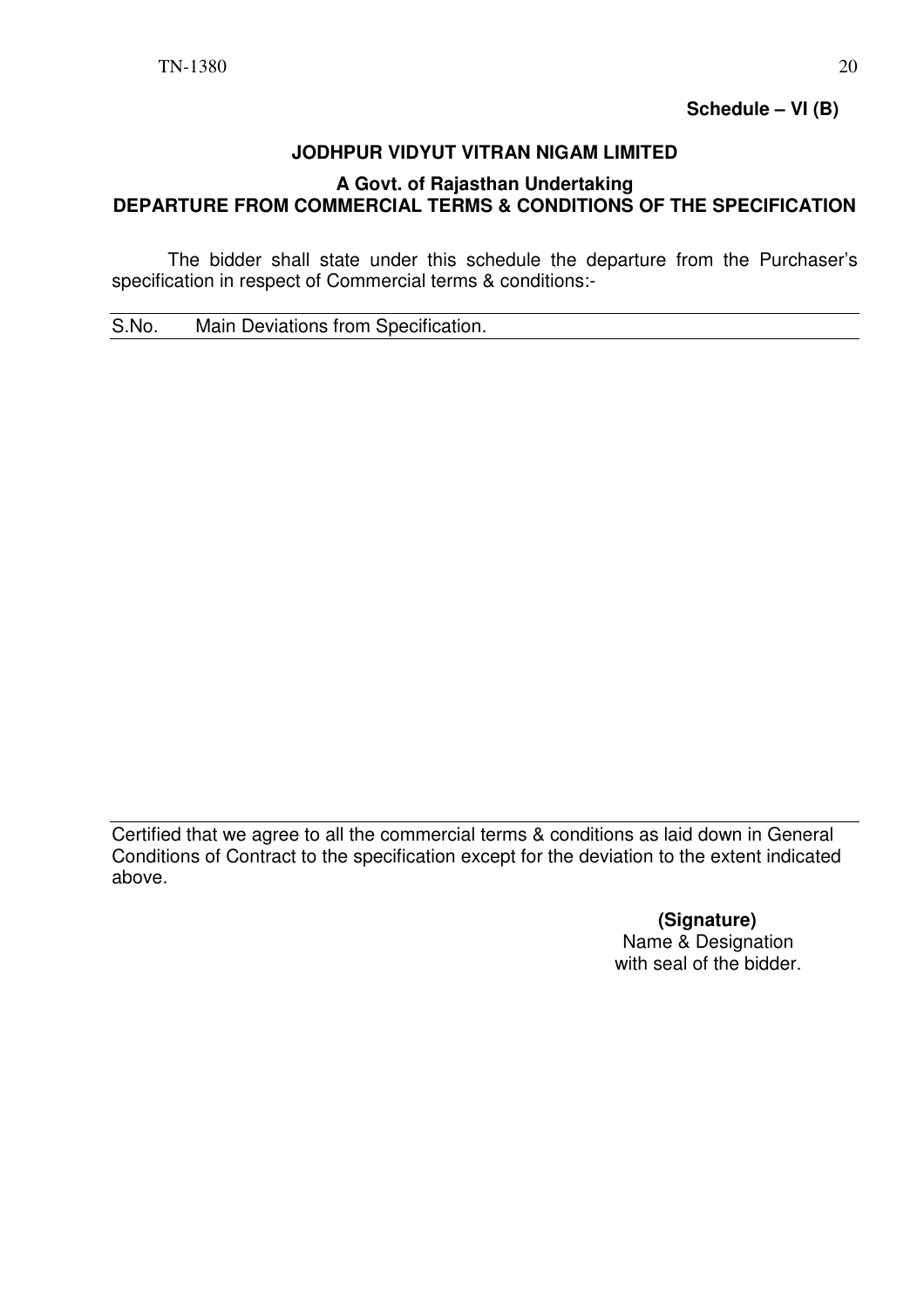## **Schedule – VII**

### **JODHPUR VIDYUT VITRAN NIGAM LIMITED**

#### **A Govt. of Rajasthan Undertaking LIST OF PAST SUPPLIES**

 The bidder shall state under this schedule whether material and equipments, similar to those offered in the tender have been previously supplied by him. A list shall be given of such orders executed by him together with information regarding the names of purchasing organizations, quantities supplied and when the supplies were effected. This list should be in form given below:-

| S.No. Detailed particulars Qty in Order No. Name & details<br>of items supplied MT |  | & Date of purchasing authority Completion | Date of |
|------------------------------------------------------------------------------------|--|-------------------------------------------|---------|
|                                                                                    |  |                                           |         |

| If executed partially<br>to be mentioned<br>(Qty. in M.T.) | whether still<br>to be executed | <b>Delivery</b><br>stipulated in<br>order | Remarks |  |
|------------------------------------------------------------|---------------------------------|-------------------------------------------|---------|--|
|                                                            |                                 |                                           |         |  |

**Note:** Separate schedules are to be furnished by the bidder for past supply to the JdVVNL, Jodhpur other State Electricity Boards and other Departments /Organisations.

> **(Signature)**  Name & Designation with seal of the bidder.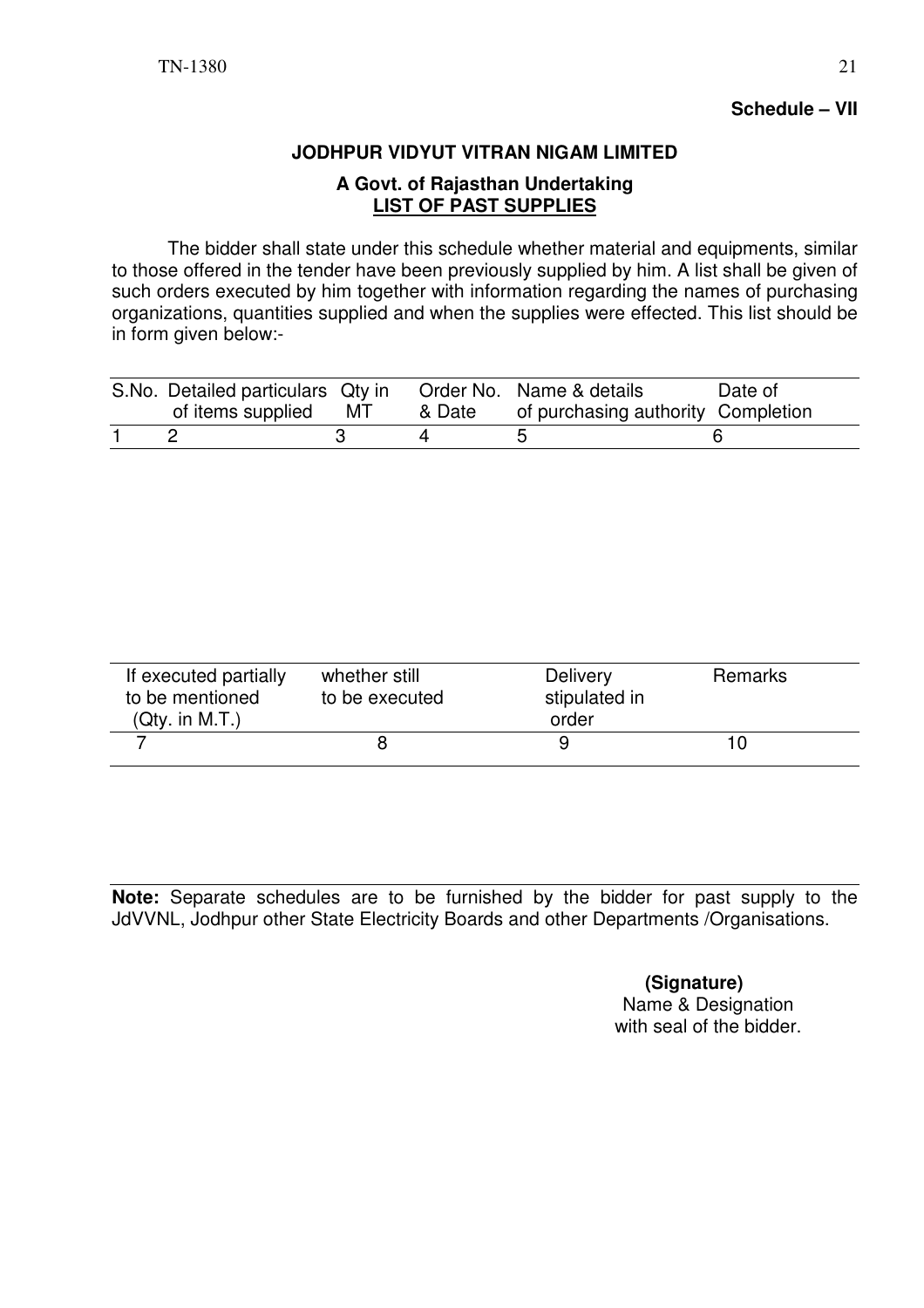### **ScheduleVII-A**

### **TO WHOMSOEVER IT MAY CONCERN**

| This is to certify that M/s<br>(Complete)<br>address) have manufactured/ fabricated, tested and supplied similar item/higher rating of<br>tendered material / equipments in last three financial years from the date of opening of<br>Techno-Commercial bid to the Utilities/ Discoms/ Government Department/SEBs, as<br>detailed out below:- |              |                    |             |           |       |                       |       |                       |          |         |
|-----------------------------------------------------------------------------------------------------------------------------------------------------------------------------------------------------------------------------------------------------------------------------------------------------------------------------------------------|--------------|--------------------|-------------|-----------|-------|-----------------------|-------|-----------------------|----------|---------|
| S.No.                                                                                                                                                                                                                                                                                                                                         | Financial    | Detailed           | Name and    | Order     | Unit  | Ordered               |       | Actual                | supplied | Remarks |
|                                                                                                                                                                                                                                                                                                                                               | in I<br>year | 0f                 | particulars | ୍ୟ<br>No. | in.   |                       |       | up to                 |          |         |
|                                                                                                                                                                                                                                                                                                                                               | which        | <b>Particulars</b> | οf          | date      | set / | Quantity <sup>*</sup> | Value | Quantity <sup>*</sup> | Value    |         |
|                                                                                                                                                                                                                                                                                                                                               | material     | of item(s)         | purchasing  | against   | MT    | (sets<br>&            | (Rs.) | (sets<br>&            | (Rs.)    |         |
|                                                                                                                                                                                                                                                                                                                                               | supplied     | supplied           | authority   | which     |       |                       |       |                       |          |         |
|                                                                                                                                                                                                                                                                                                                                               |              |                    |             | item      |       | MT)                   |       | MT)                   |          |         |
|                                                                                                                                                                                                                                                                                                                                               |              |                    |             |           |       |                       |       |                       |          |         |
|                                                                                                                                                                                                                                                                                                                                               |              |                    |             | supplied  |       |                       |       |                       |          |         |
|                                                                                                                                                                                                                                                                                                                                               | 2            | 3                  | 4           | 5         | 6     | 7                     | 8     | 9                     | 10       | 11      |
|                                                                                                                                                                                                                                                                                                                                               |              |                    |             |           |       |                       |       |                       |          |         |
|                                                                                                                                                                                                                                                                                                                                               |              |                    |             |           |       |                       |       |                       |          |         |
|                                                                                                                                                                                                                                                                                                                                               |              |                    |             |           |       |                       |       |                       |          |         |
|                                                                                                                                                                                                                                                                                                                                               |              |                    |             |           |       |                       |       |                       |          |         |
|                                                                                                                                                                                                                                                                                                                                               |              |                    |             |           |       |                       |       |                       |          |         |
|                                                                                                                                                                                                                                                                                                                                               |              |                    |             |           |       |                       |       |                       |          |         |
| ---                                                                                                                                                                                                                                                                                                                                           |              | .                  | .           | . .       |       | . .                   | ---   |                       |          |         |

**\*The quantity should be mentioned in sets as well as in MT.** 

**Name & designation and the Richard C.A. of firm with seal and Solution C.A. of firm with seal and Solution C.A. of firm with seal and Solution C.A. of firm with seal and Solution C.A. of firm with seal and Solution C.A. o With seal of the Bidder Contract of the Bidder Contract of the Bidder Contract of the Bidder Contract of the Bidder Contract of the Bidder Contract of the Bidder Contract of the Address: Date……………… Place……………. Membership No.:** 

The above particulars are true and correct based on explanations, records and books of accounts produced before us. Further the above certificate issued on the request of the Company.

**C.A. firm (………………………………..)** 

**Note: Th e C.A. Certif icate must be signed by the bidder and C.A. firm. The details i.e. address of C.A. & membership no. shall clearly be mentioned on CA certif icate. In case C.A. certificate is not signed by bidder / furnished without membership no. & address of C.A. then same may not considered for which responsibility rests with the bidder.**

Signature Signature of Signature of Signature of Signature of Signature of Signature of Signature of Signature of Signature of Signature of Signature of Signature of Signature of Signature of Signature of Signature of Sign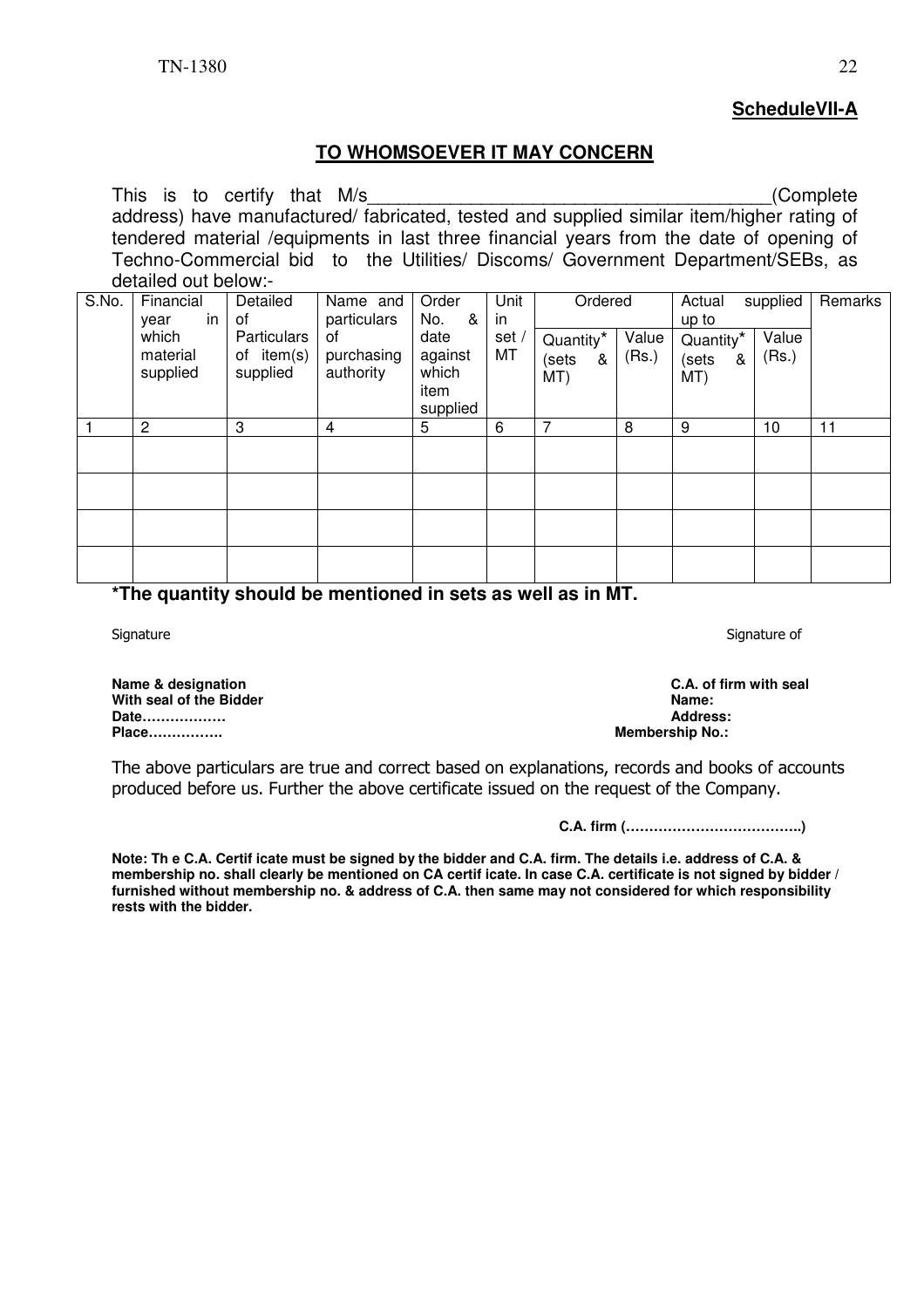**SCHEDULE-VIII**

#### **JODHPUR VIDYUT VITRAN NIGAM LIMITED DELIVERY SCHEDULE PART-A**

The delivery schedule of the material by the Purchaser is as mentioned here under:-

| S.No. | Particular of material                                                | Delivery                             |  |  |
|-------|-----------------------------------------------------------------------|--------------------------------------|--|--|
|       | 33/11 KV SUB STATION STRUCTURE   The entire ordered quantity shall be |                                      |  |  |
|       | <b>SET</b>                                                            | completed in 3 (three) months at     |  |  |
|       |                                                                       | equal monthly rate including         |  |  |
|       |                                                                       | commencement period of 30 days       |  |  |
|       |                                                                       | from the date of receipt of purchase |  |  |
|       |                                                                       | order.                               |  |  |

Note :- In case ordered quantity is different than quoted quantity, then monthly delivery shall be adjusted proportionately. Tenders in which monthly delivery schedule is not indicated shall be ignored.

### PART-B

In case bidder deviates from the delivery schedule mentioned by the purchaser in Part-A then the delivery schedule of the material by the bidder shall be indicated/mentioned as under:-

| S.No. | Particular of material                                              | period | Commencement   Rate of supply<br>bimonthly | Period<br>for<br>completion<br>of<br>delivery<br>0f<br>entire material |
|-------|---------------------------------------------------------------------|--------|--------------------------------------------|------------------------------------------------------------------------|
|       | <b>STATION</b><br>33/11<br><b>SUB</b><br>KV<br><b>STRUCTURE SET</b> |        |                                            |                                                                        |

Note:- (i) During the commencement period, the approval of drawing, B.O.M. and model assembly shall be got completed.

 (ii) During the commencement period the contractual formalities shall be got completed.

> **Signature Name & Designation**  With seal of the bidder